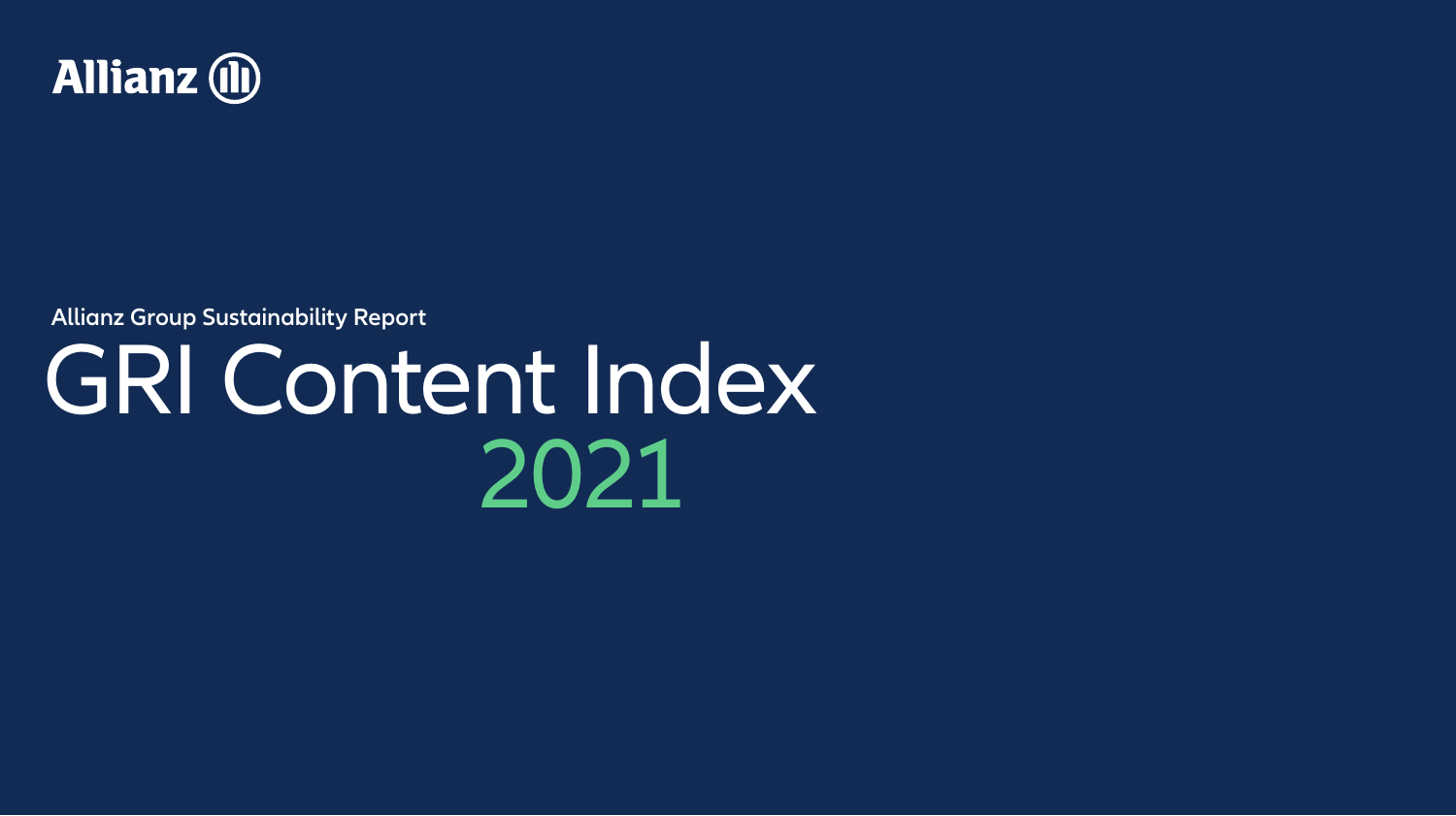<span id="page-1-0"></span>

### GRI 102: General Disclosures

| <b>GRI 102:</b>                                                                 | <b>GRI Standard</b>     | <b>Disclosure</b>                                   | <b>Page Reference</b>                                                                                                    | <b>Description</b>                                                                                                                                                                                                                                                                                                                                                                                        |                     | Omission |                    |
|---------------------------------------------------------------------------------|-------------------------|-----------------------------------------------------|--------------------------------------------------------------------------------------------------------------------------|-----------------------------------------------------------------------------------------------------------------------------------------------------------------------------------------------------------------------------------------------------------------------------------------------------------------------------------------------------------------------------------------------------------|---------------------|----------|--------------------|
| <b>General Disclosures</b>                                                      |                         |                                                     |                                                                                                                          |                                                                                                                                                                                                                                                                                                                                                                                                           | <b>Part Omitted</b> | Reason   | <b>Explanation</b> |
| <b>GRI 200 series:</b><br><b>Economic topics</b>                                | <b>GRI 102: General</b> | <b>Organizational profile</b>                       |                                                                                                                          |                                                                                                                                                                                                                                                                                                                                                                                                           |                     |          |                    |
| <b>GRI 300 series:</b><br><b>Environmental topics</b><br><b>GRI 400 series:</b> | Disclosures 2016        | 102-1 Name of<br>the organization                   | SR, p. 7 (01.2 Company description<br>and strategy)<br>AR, p. 125 (Note 1, Nature of operations and                      | Allianz SE, the parent company of Allianz Group, has its headquarters in<br>Munich, Germany. The structure of Allianz Group reflects both our business<br>segments and geographical regions.                                                                                                                                                                                                              |                     |          |                    |
| Social topics                                                                   |                         |                                                     | basis of presentation)                                                                                                   | Business activities are organized by product and type of service: insurance<br>activities, asset management activities, and corporate and other activities.<br>Due to differences in products, risks, and capital allocation, insurance activities<br>are further divided into PropertyCasualty and Life/Health categories. There<br>were no significant changes to our organizational structure in 2021. |                     |          |                    |
|                                                                                 |                         | 102-2 Activities, brands,<br>products, and services | SR, p. 7 (01.2 Company description                                                                                       | Insurance solutions (life and health, property and casualty).                                                                                                                                                                                                                                                                                                                                             |                     |          |                    |
|                                                                                 |                         |                                                     | and strategy)<br>AR, p. 54 (Business operations)                                                                         | Asset management solutions.                                                                                                                                                                                                                                                                                                                                                                               |                     |          |                    |
|                                                                                 |                         |                                                     |                                                                                                                          | Corporate and other.                                                                                                                                                                                                                                                                                                                                                                                      |                     |          |                    |
|                                                                                 |                         | 102-3 Location<br>of headquarters                   | SR, p. 61 (03.3 Regulatory and public affairs)<br>AR, p. 125 (Note 1, Nature of operations and<br>basis of presentation) | Königinstrasse 28, 80802 München, Germany                                                                                                                                                                                                                                                                                                                                                                 |                     |          |                    |
|                                                                                 |                         | 102-4 Location<br>of operations                     | AR, p. 55 (Worldwide presence and<br>business segments)                                                                  |                                                                                                                                                                                                                                                                                                                                                                                                           |                     |          |                    |
|                                                                                 |                         | 102-5 Ownership and<br>legal form                   | AR, p. 15 (Corporate governance report)                                                                                  |                                                                                                                                                                                                                                                                                                                                                                                                           |                     |          |                    |
|                                                                                 |                         | 102-6 Markets served                                | SR, p. 7 (01.2 Company description<br>and strategy)<br>AR, p. 54 (Business operations)                                   | Allianz Group offers services to corporate and individual clients directly<br>through entities based in the countries and regions listed in Disclosure 102-4.<br>Futhermore, Allianz provides worldwide solutions through our global lines<br>(e.g. Allianz Global Corporate & Speciality, Allianz Partners, Euler Hermes,                                                                                |                     |          |                    |
|                                                                                 |                         | 102-7 Scale of<br>the organization                  | a.i.: AR, p. 181 (Note 42, Other information)<br>a.ii.: see disclosure 102-4                                             | Allianz Global Investors, PIMCO).<br>a.v.: Allianz Group offers services in three business segments: insurance<br>(property/casuality, life & health) and asset management. Products and                                                                                                                                                                                                                  |                     |          |                    |
|                                                                                 |                         |                                                     | a.iii.: AR, p. 77 (Executive summary of<br>2021 results)                                                                 | services offered around the world and are adapted to each region's/<br>country's requirements.                                                                                                                                                                                                                                                                                                            |                     |          |                    |
|                                                                                 |                         |                                                     | a.iv.: AR, p. 77 (Executive summary of<br>2021 results)                                                                  |                                                                                                                                                                                                                                                                                                                                                                                                           |                     |          |                    |
|                                                                                 |                         | 102-8 Information on<br>employees and other workers | a., b., c. SR, p. 38 Table HR-3<br>(Employment relationships)                                                            |                                                                                                                                                                                                                                                                                                                                                                                                           |                     |          |                    |
|                                                                                 |                         |                                                     | SR, p. 37 Table HR-1 (Employee overview)<br>SR, p. 37 Table HR-2 (Employees by region)                                   |                                                                                                                                                                                                                                                                                                                                                                                                           |                     |          |                    |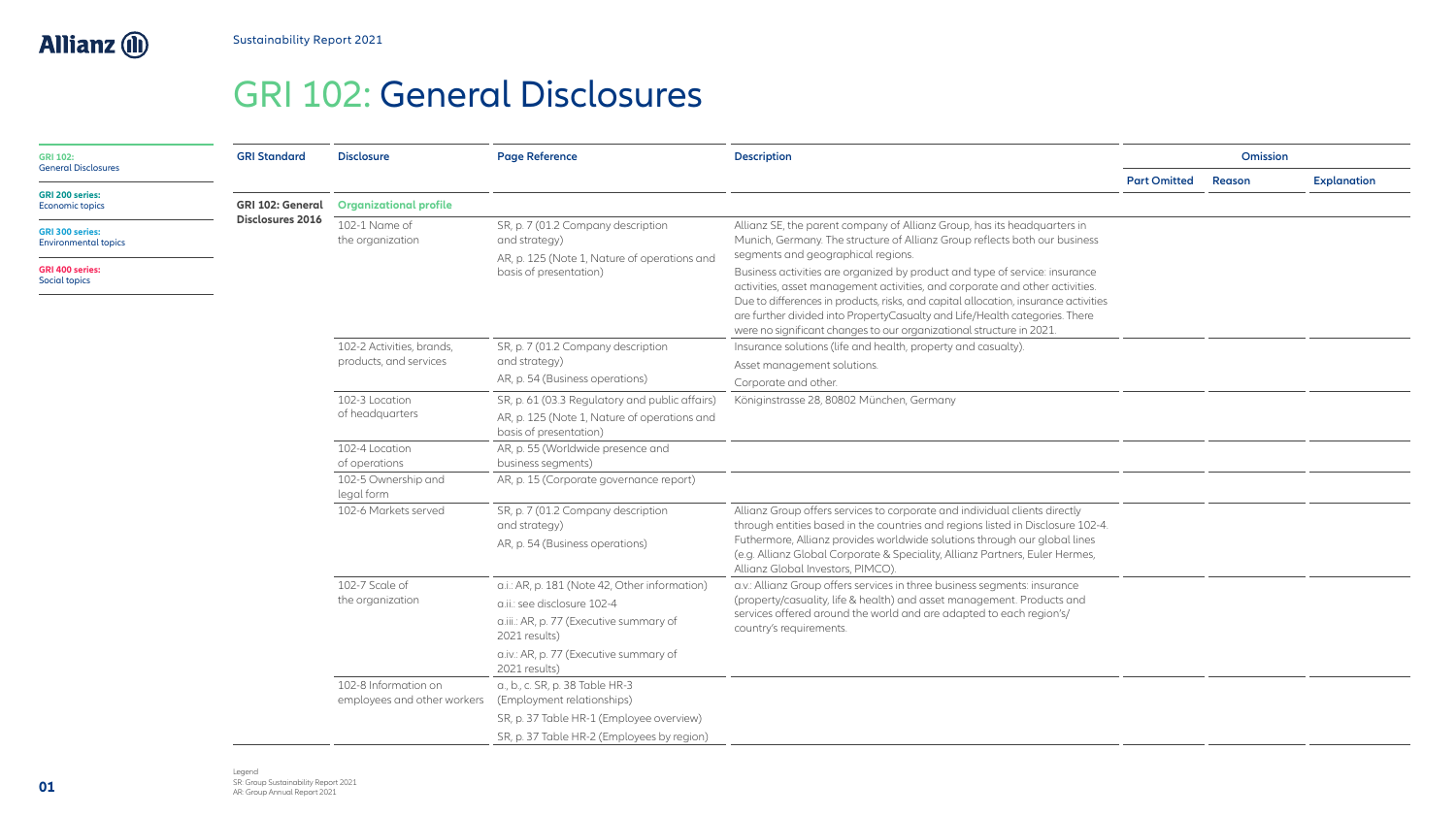#### GRI Content Index GRI 102: General Disclosures

**GRI Standard Disclosure Page Reference Description Omission Part Omitted Reason Explanation GRI 102: General Disclosures 2016 Organizational profile** 102-9 Supply chain SR, p. 65 (03.6 Sustainable procurement) The supply chain of Allianz in this context means the coordinated purchasing approach of products and services from external suppliers for Allianz´s demand. 102-10 Significant changes to the organization and its supply chain AR, p. 1 (To our investors), p. 77 (Executive summary of 2021 results) 102-11 Precautionary Principle or approach AR, p. 97 (Risk and opportunity report) 102-12 External initiatives SR, p. 101 (05.3 Materiality) SR, p. 103 (05.4 Stakeholder engagement) See also the Allianz Group Code of Conduct. 102-13 Membership of associations SR, p. 103 (05.4 Stakeholder engagement) **Strategy** 102-14 Statement from senior SR, p. 5 (01.1 Message from the CEO) decision-maker **Ethics and integrity** 102-16 Values, principles, standards, and norms of behavior SR, p. 62 (03.4 Compliance) See also the Allianz Group Code of Conduct. **Governance** 102-18 Governance structure AR, p. 15 (Corporate governance report) SR, p. 105 (05.5 Sustainability governance) **[GRI 102:](#page-1-0)**  [General Disclosures](#page-1-0) **[GRI 200 series:](#page-5-0)**  [Economic topics](#page-5-0) **[GRI 300 series:](#page-8-0)**  [Environmental topics](#page-8-0) **[GRI 400 series:](#page-13-0)**  [Social topics](#page-13-0)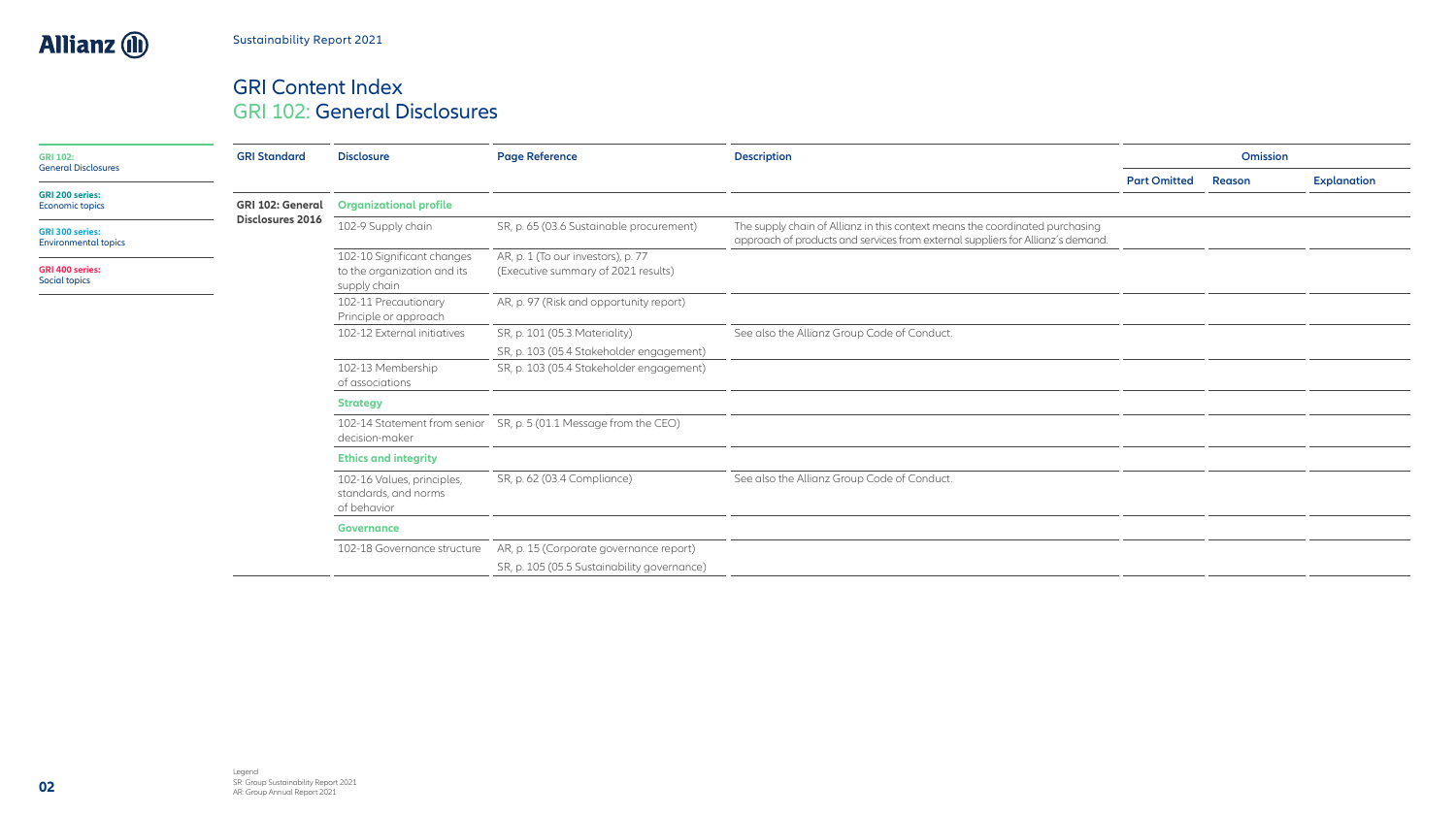#### GRI Content Index GRI 102: General Disclosures

| <b>GRI 102:</b><br><b>General Disclosures</b>         | <b>GRI Standard</b>     | <b>Disclosure</b>                                | <b>Page Reference</b>                                                             | <b>Description</b>                                                                                                       |                     | <b>Omission</b> |                    |
|-------------------------------------------------------|-------------------------|--------------------------------------------------|-----------------------------------------------------------------------------------|--------------------------------------------------------------------------------------------------------------------------|---------------------|-----------------|--------------------|
|                                                       |                         |                                                  |                                                                                   |                                                                                                                          | <b>Part Omitted</b> | Reason          | <b>Explanation</b> |
| <b>GRI 200 series:</b><br>Economic topics             | <b>GRI 102: General</b> | <b>Stakeholder engagement</b>                    |                                                                                   |                                                                                                                          |                     |                 |                    |
| <b>GRI 300 series:</b><br><b>Environmental topics</b> | Disclosures 2016        | 102-40 List of<br>stakeholder groups             | SR, p. 99 (05.2 How we report: transparent<br>reporting, ratings and performance) | Investors, customers, society and employees are among the key stakeholder<br>group we engage with.                       |                     |                 |                    |
|                                                       |                         |                                                  | SR, p. 101 (05.3 Materiality)                                                     |                                                                                                                          |                     |                 |                    |
| <b>GRI 400 series:</b><br>Social topics               |                         |                                                  | SR, p. 103 (05.4 Stakeholder engagement)                                          |                                                                                                                          |                     |                 |                    |
|                                                       |                         | 102-41 Collective<br>bargaining agreements       | SR, p. 46 (02.4 Human resources:<br>Employee rights)                              | 97,599 employees are covered by collective bargaining agreements, 62,8% of<br>all Allianz employees.                     |                     |                 |                    |
|                                                       |                         |                                                  |                                                                                   | This is the contracted head count of all countries in the EU including the<br>United Kingdom/total contracted headcount. |                     |                 |                    |
|                                                       |                         | 102-42 Identifying and<br>selecting stakeholders | SR, p. 99 (05.2 How we report: transparent<br>reporting, ratings and performance) |                                                                                                                          |                     |                 |                    |
|                                                       |                         |                                                  | SR, p. 101 (05.3 Materiality)                                                     |                                                                                                                          |                     |                 |                    |
|                                                       |                         |                                                  | SR, p. 103 (05.4 Stakeholder engagement)                                          |                                                                                                                          |                     |                 |                    |
|                                                       |                         | 102-43 Approach to<br>stakeholder engagement     | SR, p. 99 (05.2 How we report: transparent<br>reporting, ratings and performance) |                                                                                                                          |                     |                 |                    |
|                                                       |                         |                                                  | SR, p. 101 (05.3 Materiality)                                                     |                                                                                                                          |                     |                 |                    |
|                                                       |                         |                                                  | SR, p. 103 (05.4 Stakeholder engagement)                                          |                                                                                                                          |                     |                 |                    |
|                                                       |                         | 102-44 Key topics and<br>concerns raised         | SR, p. 9 (01.4.3 Our commitments and<br>contributions to our stakeholders)        |                                                                                                                          |                     |                 |                    |
|                                                       |                         |                                                  | SR, p. 99 (05.2 How we report: transparent<br>reporting, ratings and performance) |                                                                                                                          |                     |                 |                    |
|                                                       |                         |                                                  | SR, p. 101 (05.3 Materiality)                                                     |                                                                                                                          |                     |                 |                    |
|                                                       |                         |                                                  | SR, p. 103 (05.4 Stakeholder engagement)                                          |                                                                                                                          |                     |                 |                    |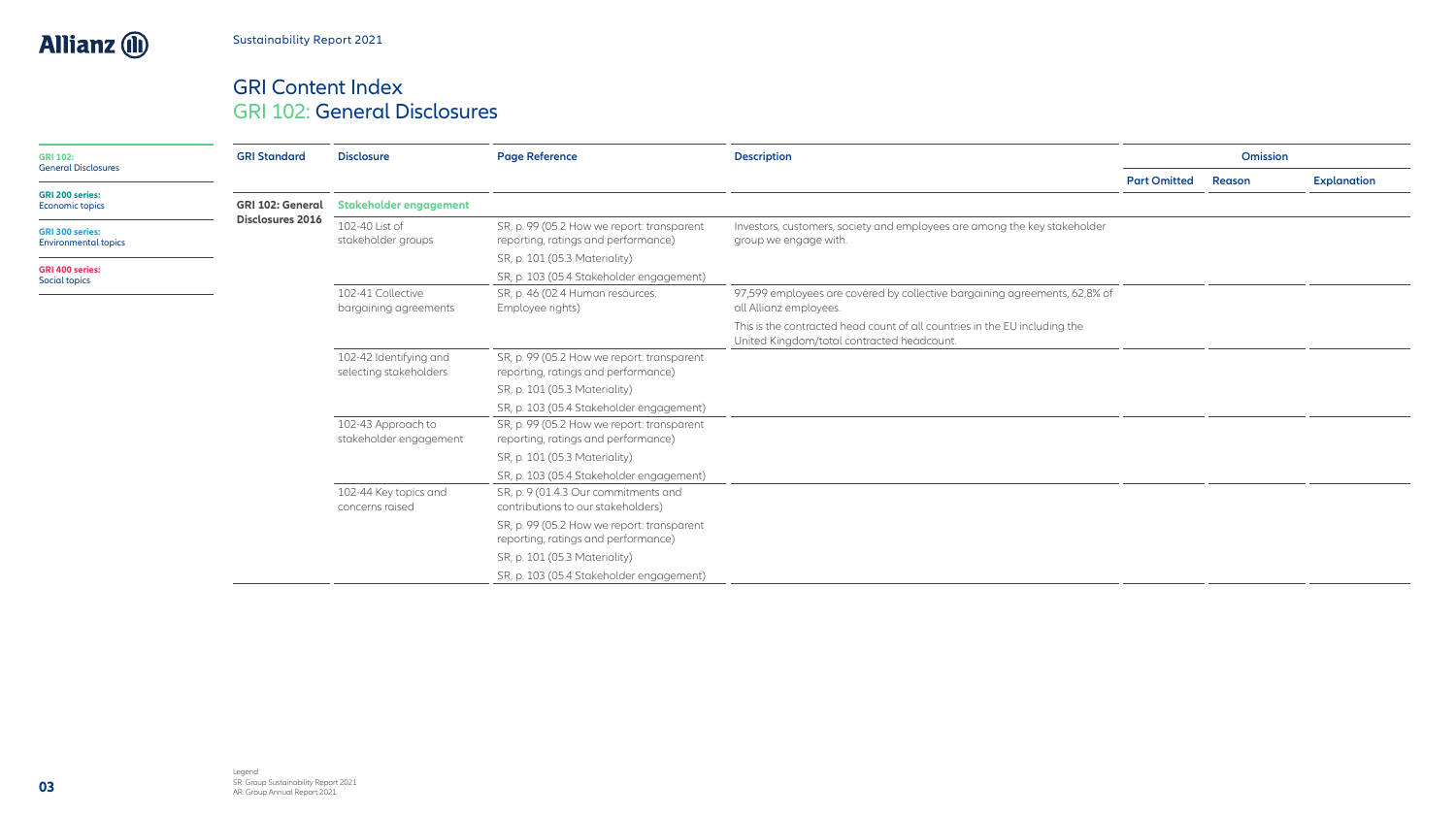#### GRI Content Index GRI 102: General Disclosures

| <b>Part Omitted</b><br><b>Explanation</b><br>Reason<br><b>GRI 200 series:</b><br><b>GRI 102: General</b><br><b>Reporting practice</b><br>Economic topics<br><b>Disclosures 2016</b><br>102-45 Entities included<br>AR, p. 183 (Note 44, List of participations of<br><b>GRI 300 series:</b><br>the Allianz Group as of 31 December 2021<br>in the consolidated<br><b>Environmental topics</b><br>according to § 313 (2) HGB)<br>financial statements<br><b>GRI 400 series:</b><br>102-46 Defining report<br>Our report content and boundaries are based on the outcomes of the<br>SR, p. 99 (05.2 How we report: transparent<br>Social topics<br>2021 materiality assessment (including the associated stakeholder<br>content and topic Boundaries<br>reporting, ratings and performance)<br>consultation). Furthermore, our report includes topics defined as material<br>by sustainability rating and benchmarking providers, reporting experts and<br>SRI analysts.<br>Based on this input from our stakeholders and the reporting principles<br>outlined in GRI 101, we have defined the content of this report.<br>SR, p. 101 (05.3 Materiality)<br>102-47 List of material topics<br>102-48 Restatements<br>The Group Sustainability Report contains various minor restatements on<br>of information<br>pages 22, 52, 54, 87<br>102-49 Changes in reporting<br>SR, p. 3 (About this report)<br>SR, p. 99 (05.2 How we report: transparent<br>01 January 2021 to 31 December 2021<br>102-50 Reporting period<br>reporting, ratings and performance)<br>102-51 Date of most<br>29 April 2022<br>recent report<br>102-52 Reporting cycle<br>Annual<br>102-53 Contact point<br>Allianz SE<br>for questions regarding<br>Group Accounting and Reporting<br>the report<br>sustainability@allianz.com<br>102-54 Claims of reporting<br>SR, p. 99 (05.2 How we report: transparent<br>This report has been prepared in accordance with the GRI Standards:<br>in accordance with the<br>reporting, ratings and performance)<br>In accordance - Core<br><b>GRI Standards</b><br>102-55 GRI content index<br>SR, Appendix, GRI Content Index<br>AR, p. 10 (Audit of annual accounts and<br>102-56 External assurance<br>consolidated financial statements)<br>SR, p. 110 (05.8 Independent practitioner's<br>report on a limited assurance engagement<br>on sustainability information) | <b>GRI 102:</b><br><b>General Disclosures</b> | <b>GRI Standard</b> | <b>Disclosure</b> | <b>Page Reference</b> | <b>Description</b> | Omission |  |
|------------------------------------------------------------------------------------------------------------------------------------------------------------------------------------------------------------------------------------------------------------------------------------------------------------------------------------------------------------------------------------------------------------------------------------------------------------------------------------------------------------------------------------------------------------------------------------------------------------------------------------------------------------------------------------------------------------------------------------------------------------------------------------------------------------------------------------------------------------------------------------------------------------------------------------------------------------------------------------------------------------------------------------------------------------------------------------------------------------------------------------------------------------------------------------------------------------------------------------------------------------------------------------------------------------------------------------------------------------------------------------------------------------------------------------------------------------------------------------------------------------------------------------------------------------------------------------------------------------------------------------------------------------------------------------------------------------------------------------------------------------------------------------------------------------------------------------------------------------------------------------------------------------------------------------------------------------------------------------------------------------------------------------------------------------------------------------------------------------------------------------------------------------------------------------------------------------------------------------------------------------------------------------------------------------------------------------------------------------------------------------|-----------------------------------------------|---------------------|-------------------|-----------------------|--------------------|----------|--|
|                                                                                                                                                                                                                                                                                                                                                                                                                                                                                                                                                                                                                                                                                                                                                                                                                                                                                                                                                                                                                                                                                                                                                                                                                                                                                                                                                                                                                                                                                                                                                                                                                                                                                                                                                                                                                                                                                                                                                                                                                                                                                                                                                                                                                                                                                                                                                                                    |                                               |                     |                   |                       |                    |          |  |
|                                                                                                                                                                                                                                                                                                                                                                                                                                                                                                                                                                                                                                                                                                                                                                                                                                                                                                                                                                                                                                                                                                                                                                                                                                                                                                                                                                                                                                                                                                                                                                                                                                                                                                                                                                                                                                                                                                                                                                                                                                                                                                                                                                                                                                                                                                                                                                                    |                                               |                     |                   |                       |                    |          |  |
|                                                                                                                                                                                                                                                                                                                                                                                                                                                                                                                                                                                                                                                                                                                                                                                                                                                                                                                                                                                                                                                                                                                                                                                                                                                                                                                                                                                                                                                                                                                                                                                                                                                                                                                                                                                                                                                                                                                                                                                                                                                                                                                                                                                                                                                                                                                                                                                    |                                               |                     |                   |                       |                    |          |  |
|                                                                                                                                                                                                                                                                                                                                                                                                                                                                                                                                                                                                                                                                                                                                                                                                                                                                                                                                                                                                                                                                                                                                                                                                                                                                                                                                                                                                                                                                                                                                                                                                                                                                                                                                                                                                                                                                                                                                                                                                                                                                                                                                                                                                                                                                                                                                                                                    |                                               |                     |                   |                       |                    |          |  |
|                                                                                                                                                                                                                                                                                                                                                                                                                                                                                                                                                                                                                                                                                                                                                                                                                                                                                                                                                                                                                                                                                                                                                                                                                                                                                                                                                                                                                                                                                                                                                                                                                                                                                                                                                                                                                                                                                                                                                                                                                                                                                                                                                                                                                                                                                                                                                                                    |                                               |                     |                   |                       |                    |          |  |
|                                                                                                                                                                                                                                                                                                                                                                                                                                                                                                                                                                                                                                                                                                                                                                                                                                                                                                                                                                                                                                                                                                                                                                                                                                                                                                                                                                                                                                                                                                                                                                                                                                                                                                                                                                                                                                                                                                                                                                                                                                                                                                                                                                                                                                                                                                                                                                                    |                                               |                     |                   |                       |                    |          |  |
|                                                                                                                                                                                                                                                                                                                                                                                                                                                                                                                                                                                                                                                                                                                                                                                                                                                                                                                                                                                                                                                                                                                                                                                                                                                                                                                                                                                                                                                                                                                                                                                                                                                                                                                                                                                                                                                                                                                                                                                                                                                                                                                                                                                                                                                                                                                                                                                    |                                               |                     |                   |                       |                    |          |  |
|                                                                                                                                                                                                                                                                                                                                                                                                                                                                                                                                                                                                                                                                                                                                                                                                                                                                                                                                                                                                                                                                                                                                                                                                                                                                                                                                                                                                                                                                                                                                                                                                                                                                                                                                                                                                                                                                                                                                                                                                                                                                                                                                                                                                                                                                                                                                                                                    |                                               |                     |                   |                       |                    |          |  |
|                                                                                                                                                                                                                                                                                                                                                                                                                                                                                                                                                                                                                                                                                                                                                                                                                                                                                                                                                                                                                                                                                                                                                                                                                                                                                                                                                                                                                                                                                                                                                                                                                                                                                                                                                                                                                                                                                                                                                                                                                                                                                                                                                                                                                                                                                                                                                                                    |                                               |                     |                   |                       |                    |          |  |
|                                                                                                                                                                                                                                                                                                                                                                                                                                                                                                                                                                                                                                                                                                                                                                                                                                                                                                                                                                                                                                                                                                                                                                                                                                                                                                                                                                                                                                                                                                                                                                                                                                                                                                                                                                                                                                                                                                                                                                                                                                                                                                                                                                                                                                                                                                                                                                                    |                                               |                     |                   |                       |                    |          |  |
|                                                                                                                                                                                                                                                                                                                                                                                                                                                                                                                                                                                                                                                                                                                                                                                                                                                                                                                                                                                                                                                                                                                                                                                                                                                                                                                                                                                                                                                                                                                                                                                                                                                                                                                                                                                                                                                                                                                                                                                                                                                                                                                                                                                                                                                                                                                                                                                    |                                               |                     |                   |                       |                    |          |  |
|                                                                                                                                                                                                                                                                                                                                                                                                                                                                                                                                                                                                                                                                                                                                                                                                                                                                                                                                                                                                                                                                                                                                                                                                                                                                                                                                                                                                                                                                                                                                                                                                                                                                                                                                                                                                                                                                                                                                                                                                                                                                                                                                                                                                                                                                                                                                                                                    |                                               |                     |                   |                       |                    |          |  |
|                                                                                                                                                                                                                                                                                                                                                                                                                                                                                                                                                                                                                                                                                                                                                                                                                                                                                                                                                                                                                                                                                                                                                                                                                                                                                                                                                                                                                                                                                                                                                                                                                                                                                                                                                                                                                                                                                                                                                                                                                                                                                                                                                                                                                                                                                                                                                                                    |                                               |                     |                   |                       |                    |          |  |
|                                                                                                                                                                                                                                                                                                                                                                                                                                                                                                                                                                                                                                                                                                                                                                                                                                                                                                                                                                                                                                                                                                                                                                                                                                                                                                                                                                                                                                                                                                                                                                                                                                                                                                                                                                                                                                                                                                                                                                                                                                                                                                                                                                                                                                                                                                                                                                                    |                                               |                     |                   |                       |                    |          |  |
|                                                                                                                                                                                                                                                                                                                                                                                                                                                                                                                                                                                                                                                                                                                                                                                                                                                                                                                                                                                                                                                                                                                                                                                                                                                                                                                                                                                                                                                                                                                                                                                                                                                                                                                                                                                                                                                                                                                                                                                                                                                                                                                                                                                                                                                                                                                                                                                    |                                               |                     |                   |                       |                    |          |  |
|                                                                                                                                                                                                                                                                                                                                                                                                                                                                                                                                                                                                                                                                                                                                                                                                                                                                                                                                                                                                                                                                                                                                                                                                                                                                                                                                                                                                                                                                                                                                                                                                                                                                                                                                                                                                                                                                                                                                                                                                                                                                                                                                                                                                                                                                                                                                                                                    |                                               |                     |                   |                       |                    |          |  |
|                                                                                                                                                                                                                                                                                                                                                                                                                                                                                                                                                                                                                                                                                                                                                                                                                                                                                                                                                                                                                                                                                                                                                                                                                                                                                                                                                                                                                                                                                                                                                                                                                                                                                                                                                                                                                                                                                                                                                                                                                                                                                                                                                                                                                                                                                                                                                                                    |                                               |                     |                   |                       |                    |          |  |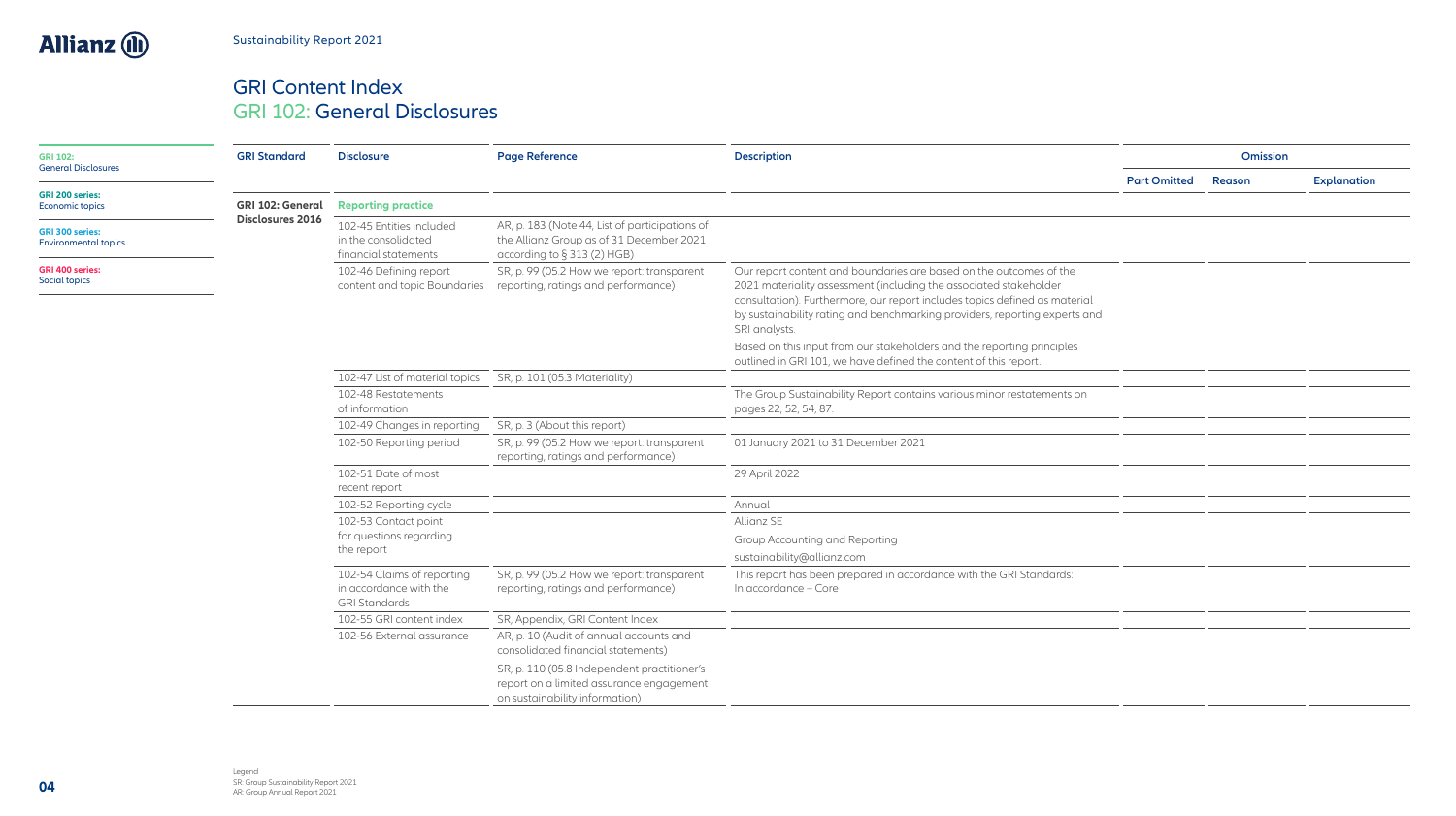<span id="page-5-0"></span>

## GRI 200 series: Economic topics

| <b>GRI 102:</b><br><b>General Disclosures</b>         | <b>GRI Standard</b>                            | <b>Disclosure</b>                                                                             | <b>Page Reference</b>                                                                              | <b>Description</b>                                                                                                                                                                                                   |                     |        | Omission           |
|-------------------------------------------------------|------------------------------------------------|-----------------------------------------------------------------------------------------------|----------------------------------------------------------------------------------------------------|----------------------------------------------------------------------------------------------------------------------------------------------------------------------------------------------------------------------|---------------------|--------|--------------------|
|                                                       |                                                |                                                                                               |                                                                                                    |                                                                                                                                                                                                                      | <b>Part Omitted</b> | Reason | <b>Explanation</b> |
| <b>GRI 200 series:</b><br>Economic topics             | <b>Economic Performance</b>                    |                                                                                               |                                                                                                    |                                                                                                                                                                                                                      |                     |        |                    |
| <b>GRI 300 series:</b><br><b>Environmental topics</b> | <b>GRI 103:</b><br>Management<br>Approach 2016 | 103-1 Explanation of<br>the material topic and<br>its Boundary                                |                                                                                                    | <b>Description:</b> Our stakeholders expect us to be a financially stable,<br>resilient and high-performing company. Furthermore, we believe<br>that it is material to manage the risks and opportunities related to |                     |        |                    |
| <b>GRI 400 series:</b><br>Social topics               |                                                |                                                                                               |                                                                                                    | climate change.                                                                                                                                                                                                      |                     |        |                    |
|                                                       |                                                |                                                                                               |                                                                                                    | <b>Boundary: Allianz Group.</b>                                                                                                                                                                                      |                     |        |                    |
|                                                       |                                                | 103-2 The management                                                                          | $201 - 1$                                                                                          | <b>Limitations: None.</b>                                                                                                                                                                                            |                     |        |                    |
|                                                       |                                                | approach and its components                                                                   | AR, p. 86 (Outlook 2022)                                                                           |                                                                                                                                                                                                                      |                     |        |                    |
|                                                       |                                                |                                                                                               | AR, p. 89 (Expected dividend development)<br>TTR, p. 2 (1. Allianz Tax Strategy<br>and Principles) |                                                                                                                                                                                                                      |                     |        |                    |
|                                                       |                                                |                                                                                               | People Fact Book 2021, p. 33 (Rewards<br>and performance, Global mobility) <sup>1</sup>            |                                                                                                                                                                                                                      |                     |        |                    |
|                                                       |                                                |                                                                                               | $201-2$                                                                                            |                                                                                                                                                                                                                      |                     |        |                    |
|                                                       |                                                |                                                                                               | SR, p. 66 (04 Climate-related<br>financial disclosure)                                             |                                                                                                                                                                                                                      |                     |        |                    |
|                                                       |                                                | 103-3 Evaluation of the                                                                       | 201-1: see 103-2                                                                                   |                                                                                                                                                                                                                      |                     |        |                    |
|                                                       |                                                | management approach                                                                           | 201-2: SR, p. 66 (04 Climate-related<br>financial disclosure)                                      |                                                                                                                                                                                                                      |                     |        |                    |
|                                                       | <b>GRI 201:</b>                                | 201-1 Direct economic value                                                                   | AR, p. 77 (Executive summary of 2021 results)                                                      |                                                                                                                                                                                                                      |                     |        |                    |
|                                                       | Economic<br>Performance                        | generated and distributed                                                                     | AR, p. 122 (Consolidated statement<br>of cash flows)                                               |                                                                                                                                                                                                                      |                     |        |                    |
|                                                       | 2016                                           |                                                                                               | AR, p. 140-144 (Business<br>segment information)                                                   |                                                                                                                                                                                                                      |                     |        |                    |
|                                                       |                                                |                                                                                               | AR, p. 181 (Note 42, Other information)                                                            |                                                                                                                                                                                                                      |                     |        |                    |
|                                                       |                                                |                                                                                               | SR, p. 17 Table FIN-1 (Economic value<br>generated, distributed and retained)                      |                                                                                                                                                                                                                      |                     |        |                    |
|                                                       |                                                | 201-2 Financial implications<br>and other risks and<br>opportunities due to<br>climate change | SR, p. 66 (04 Climate-related<br>financial disclosure)                                             |                                                                                                                                                                                                                      |                     |        |                    |

1 Not part of assurance scope.

Legend SR: Group Sustainability Report 2021 AR: Group Annual Report 2021 TTR: Tax Transparency Report 2021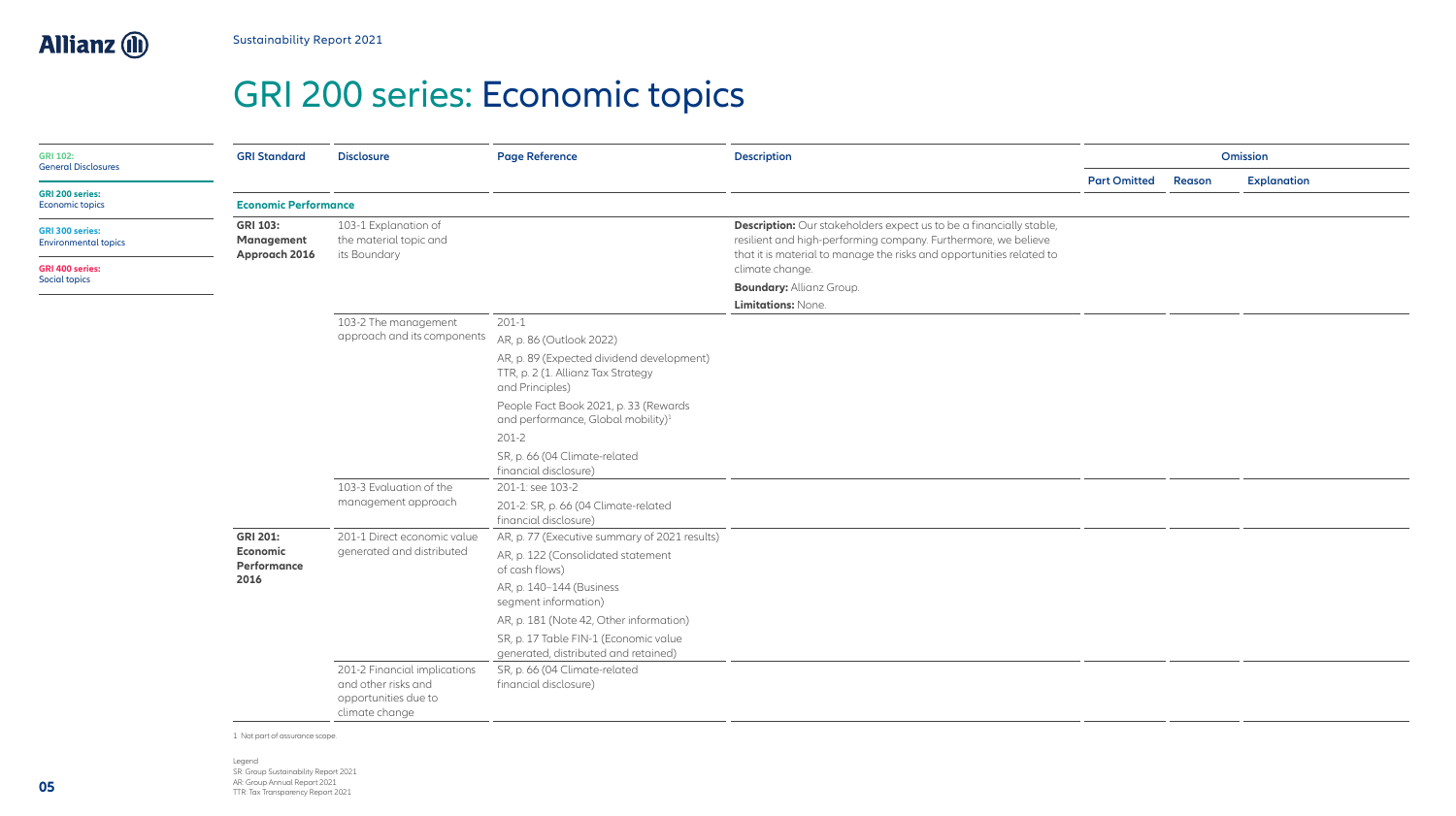#### GRI Content Index GRI 200 series: Economic topics

| <b>GRI 102:</b><br><b>General Disclosures</b>         | <b>GRI Standard</b>                            | <b>Disclosure</b>                                              | <b>Page Reference</b>                                                  | <b>Description</b>                                                                                                                                                                                 |                     |        | Omission           |
|-------------------------------------------------------|------------------------------------------------|----------------------------------------------------------------|------------------------------------------------------------------------|----------------------------------------------------------------------------------------------------------------------------------------------------------------------------------------------------|---------------------|--------|--------------------|
|                                                       |                                                |                                                                |                                                                        |                                                                                                                                                                                                    | <b>Part Omitted</b> | Reason | <b>Explanation</b> |
| <b>GRI 200 series:</b><br><b>Economic topics</b>      | <b>Anti-corruption</b>                         |                                                                |                                                                        |                                                                                                                                                                                                    |                     |        |                    |
| <b>GRI 300 series:</b><br><b>Environmental topics</b> | <b>GRI 103:</b><br>Management<br>Approach 2016 | 103-1 Explanation of<br>the material topic and<br>its Boundary |                                                                        | <b>Description:</b> Being compliant with laws and regulations (i.e. anti-<br>corruption, bribery, anti-competitive behavior) is a key priority for<br>us to to keep the trust of our stakeholders. |                     |        |                    |
| <b>GRI 400 series:</b><br>Social topics               |                                                |                                                                |                                                                        | <b>Boundary: Allianz Group.</b><br><b>Limitations: None.</b>                                                                                                                                       |                     |        |                    |
|                                                       |                                                | 103-2 The management                                           | AR, p. 18 (Compliance management system)                               |                                                                                                                                                                                                    |                     |        |                    |
|                                                       |                                                | approach and its components                                    | AR, p. 70 (Compliance/anti-corruption and<br>bribery matters)          |                                                                                                                                                                                                    |                     |        |                    |
|                                                       |                                                |                                                                | SR, p. 62 (03.4 Compliance: Zero tolerance of<br>fraud and corruption) |                                                                                                                                                                                                    |                     |        |                    |
|                                                       |                                                | 103-3 Evaluation of the<br>management approach                 | AR, p. 70 (Compliance/anti-corruption and<br>bribery matters)          |                                                                                                                                                                                                    |                     |        |                    |
|                                                       | <b>GRI 205:</b><br>Anti-corruption             | 205-2 Communication and<br>training about anti-corruption      | AR, p. 70 (Compliance/anti-corruption and<br>bribery matters)          |                                                                                                                                                                                                    |                     |        |                    |
|                                                       | 2016                                           | policies and procedures                                        | SR, p. 62 (03.4 Compliance: Zero tolerance of<br>fraud and corruption) |                                                                                                                                                                                                    |                     |        |                    |
|                                                       | <b>Anti-competitive Behavior</b>               |                                                                |                                                                        |                                                                                                                                                                                                    |                     |        |                    |
|                                                       | <b>GRI 103:</b><br>Management<br>Approach 2016 | 103-1 Explanation of<br>the material topic and<br>its Boundary |                                                                        | <b>Description:</b> Being compliant with laws and regulations (i.e. anti-<br>corruption, bribery, anti-competitive behavior) is a key priority for<br>us to to keep the trust of our stakeholders. |                     |        |                    |
|                                                       |                                                |                                                                |                                                                        | <b>Boundary: Allianz Group.</b>                                                                                                                                                                    |                     |        |                    |
|                                                       |                                                |                                                                |                                                                        | <b>Limitations: None.</b>                                                                                                                                                                          |                     |        |                    |
|                                                       |                                                | 103-2 The management<br>approach and its components            | AR, p. 70 (Compliance/anti-corruption and<br>bribery matters)          |                                                                                                                                                                                                    |                     |        |                    |
|                                                       |                                                |                                                                | SR, p. 63 (03.4 Compliance: Fair competition)                          |                                                                                                                                                                                                    |                     |        |                    |
|                                                       |                                                | 103-3 Evaluation of the<br>management approach                 | AR, p. 70 (Compliance/anti-corruption and<br>bribery matters)          |                                                                                                                                                                                                    |                     |        |                    |
|                                                       | <b>GRI 206:</b>                                | 206-1 Legal actions for anti-                                  | AR, p. 174 (Note 37, Litigation, guarantees,                           |                                                                                                                                                                                                    |                     |        |                    |
|                                                       | Anti-competitive<br><b>Behavior 2016</b>       | competitive behavior, anti-<br>trust, and monopoly practices   | and other contingencies and commitments)                               |                                                                                                                                                                                                    |                     |        |                    |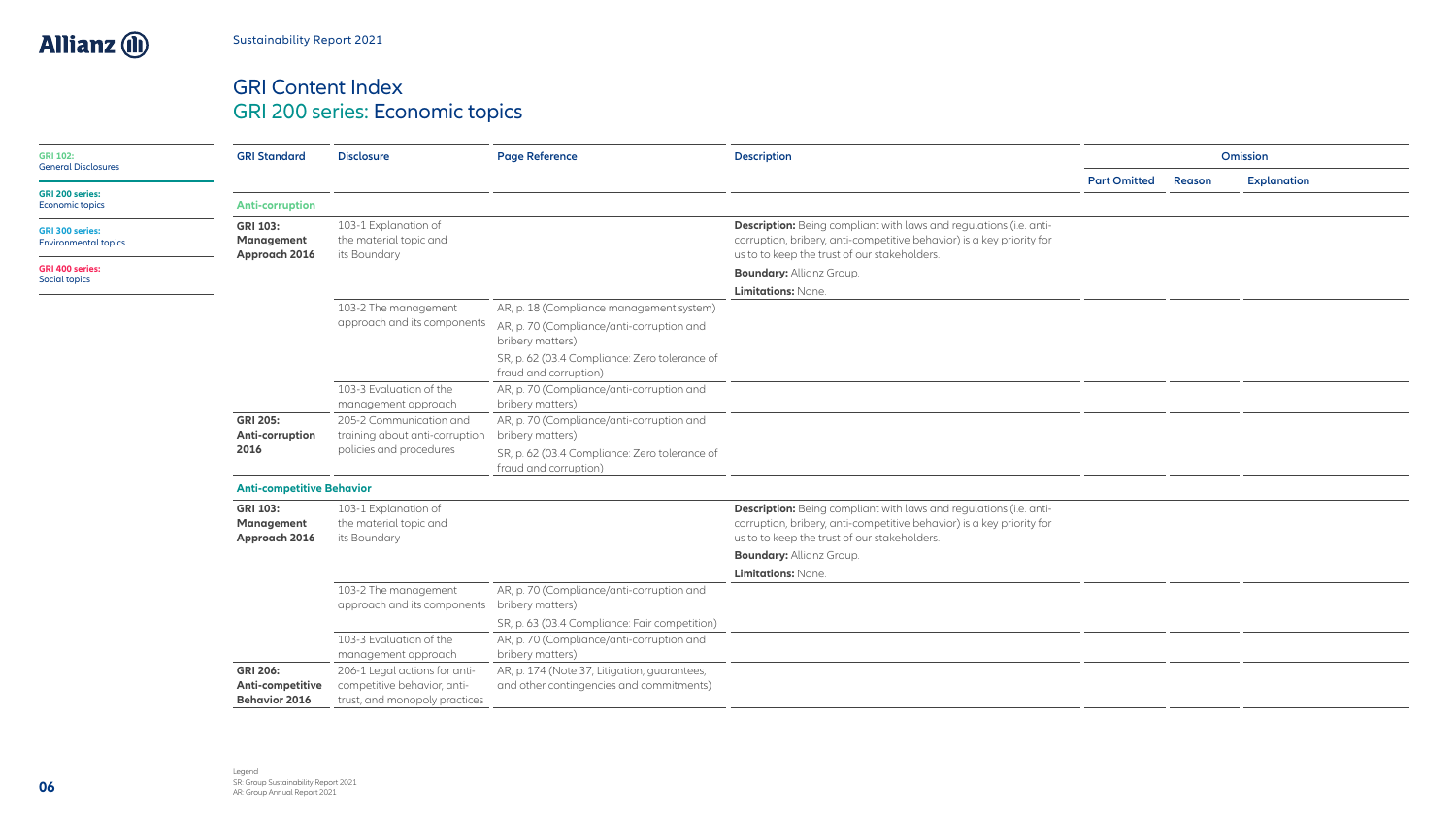#### GRI Content Index GRI 200 series: Economic topics

| <b>GRI 102:</b>                                       | <b>GRI Standard</b>                            | <b>Disclosure</b>                                                               | <b>Page Reference</b>                                                                                                                                                                                                                                                                                                                                                                                                                                         | <b>Description</b>                                                                                                                                                                    |                     |                        | Omission                      |
|-------------------------------------------------------|------------------------------------------------|---------------------------------------------------------------------------------|---------------------------------------------------------------------------------------------------------------------------------------------------------------------------------------------------------------------------------------------------------------------------------------------------------------------------------------------------------------------------------------------------------------------------------------------------------------|---------------------------------------------------------------------------------------------------------------------------------------------------------------------------------------|---------------------|------------------------|-------------------------------|
| <b>General Disclosures</b>                            |                                                |                                                                                 |                                                                                                                                                                                                                                                                                                                                                                                                                                                               |                                                                                                                                                                                       | <b>Part Omitted</b> | Reason                 | <b>Explanation</b>            |
| <b>GRI 200 series:</b><br><b>Economic topics</b>      | <b>Tax</b>                                     |                                                                                 |                                                                                                                                                                                                                                                                                                                                                                                                                                                               |                                                                                                                                                                                       |                     |                        |                               |
| <b>GRI 300 series:</b><br><b>Environmental topics</b> | <b>GRI 103:</b><br>Management<br>Approach 2016 | 103-1 Explanation of<br>the material topic and<br>its Boundary                  |                                                                                                                                                                                                                                                                                                                                                                                                                                                               | <b>Description:</b> The taxes we pay are an important part of our wider<br>economic and social impact and play a key role in the development<br>of the countries in which we operate. |                     |                        |                               |
| <b>GRI 400 series:</b><br>Social topics               |                                                |                                                                                 |                                                                                                                                                                                                                                                                                                                                                                                                                                                               | <b>Boundary: Allianz Group.</b>                                                                                                                                                       |                     |                        |                               |
|                                                       |                                                |                                                                                 |                                                                                                                                                                                                                                                                                                                                                                                                                                                               | <b>Limitations: None.</b>                                                                                                                                                             |                     |                        |                               |
|                                                       |                                                | 103-2 The management<br>approach and its components                             | TTR, p. 2 (1. Allianz Tax Strategy<br>and Principles)                                                                                                                                                                                                                                                                                                                                                                                                         |                                                                                                                                                                                       |                     |                        |                               |
|                                                       |                                                | 103-3 Evaluation of the<br>management approach                                  | TTR, p. 3 (2. Tax risk management and<br>tax governance)                                                                                                                                                                                                                                                                                                                                                                                                      |                                                                                                                                                                                       |                     |                        |                               |
|                                                       |                                                |                                                                                 | TTR, p. 4 (Tax risk management and<br>tax governance)                                                                                                                                                                                                                                                                                                                                                                                                         |                                                                                                                                                                                       |                     |                        |                               |
|                                                       | <b>GRI 207:</b><br><b>Tax 2019</b>             | 207-1 Approach to tax                                                           | TTR, p. 2 (1. Allianz Tax Strategy<br>and Principles)                                                                                                                                                                                                                                                                                                                                                                                                         |                                                                                                                                                                                       |                     |                        |                               |
|                                                       |                                                |                                                                                 | TTR, p. 4 (3. Tax compliance, stakeholder<br>dialogue and tax advocacy)                                                                                                                                                                                                                                                                                                                                                                                       |                                                                                                                                                                                       |                     |                        |                               |
|                                                       |                                                |                                                                                 | SR, p. 64 (03.5 Tax transparency)                                                                                                                                                                                                                                                                                                                                                                                                                             |                                                                                                                                                                                       |                     |                        |                               |
|                                                       |                                                | 207-2 Tax governance,                                                           | TTR, p. 3 (2. Tax risk management and                                                                                                                                                                                                                                                                                                                                                                                                                         |                                                                                                                                                                                       |                     |                        |                               |
|                                                       |                                                | control, and risk management tax governance)                                    |                                                                                                                                                                                                                                                                                                                                                                                                                                                               |                                                                                                                                                                                       |                     |                        |                               |
|                                                       |                                                |                                                                                 | SR, p. 64 (03.5 Tax transparency)                                                                                                                                                                                                                                                                                                                                                                                                                             |                                                                                                                                                                                       |                     |                        |                               |
|                                                       |                                                | 207-3 Stakeholder<br>engagement and<br>management of concerns<br>related to tax | TTR, p. 4 (3. Tax compliance, stakeholder<br>dialogue and tax advocacy)                                                                                                                                                                                                                                                                                                                                                                                       |                                                                                                                                                                                       |                     |                        |                               |
|                                                       |                                                | 207-4 Country-by-                                                               | TTR, p. 6 (5. Tax reporting)                                                                                                                                                                                                                                                                                                                                                                                                                                  | Our Tax Transparency Report provides an overview of the total income,                                                                                                                 | 207-4-b-iv          | Information            | Required data granularity not |
|                                                       |                                                | Country reporting                                                               | TTR, p. 11 (6. Allianz group structure)                                                                                                                                                                                                                                                                                                                                                                                                                       | profit before income taxes, current income tax, income tax paid,                                                                                                                      | $207 - 4 - b - v$   | unavailable            | yet available, improvements   |
|                                                       |                                                | Allianz TTR Constituent Entities 2021                                           | expected income tax rate, effective income tax rate, tangible assets                                                                                                                                                                                                                                                                                                                                                                                          | $207 - 4 - b - x$                                                                                                                                                                     |                     | envisaged for SR 2022. |                               |
|                                                       |                                                |                                                                                 | and number of employees per certain countries and the Group in total<br>(based on consolidated IFRS Group financials without intercompany<br>profit/loss/reinsurance elimination and IFRS Group consolidation<br>hierarchy which can include entities//investments/branches situated<br>in other countries). Omissions to certain GRI 207-4 data requirements<br>result from unavailability of data, esp. from different reporting<br>hierarchy requirements. |                                                                                                                                                                                       |                     |                        |                               |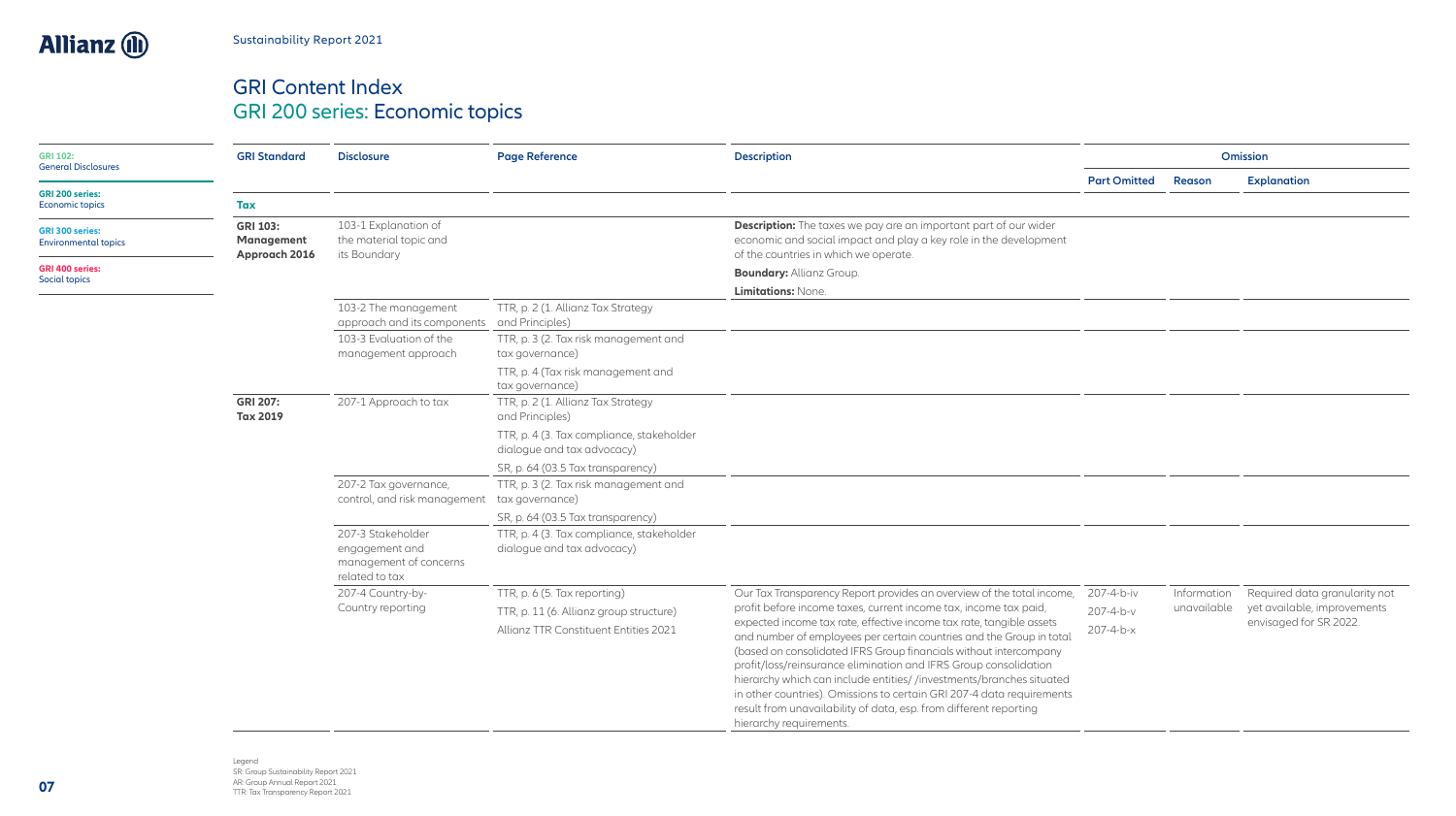<span id="page-8-0"></span>

# GRI 300 series: Environmental topics

| <b>GRI 102:</b><br><b>General Disclosures</b>         | <b>GRI Standard</b>                      | <b>Disclosure</b>                                   | <b>Page Reference</b>                                            | <b>Description</b>                                                                                                         |                     |        | Omission           |
|-------------------------------------------------------|------------------------------------------|-----------------------------------------------------|------------------------------------------------------------------|----------------------------------------------------------------------------------------------------------------------------|---------------------|--------|--------------------|
|                                                       |                                          |                                                     |                                                                  |                                                                                                                            | <b>Part Omitted</b> | Reason | <b>Explanation</b> |
| <b>GRI 200 series:</b><br><b>Economic topics</b>      | <b>Materials</b>                         |                                                     |                                                                  |                                                                                                                            |                     |        |                    |
| <b>GRI 300 series:</b><br><b>Environmental topics</b> | <b>GRI 103:</b><br>Management            | 103-1 Explanation of<br>the material topic and      |                                                                  | <b>Description:</b> Managing our organization environmental impacts is a<br>material issue determined by our stakeholders. |                     |        |                    |
| <b>GRI 400 series:</b>                                | Approach 2016                            | its Boundary                                        |                                                                  | <b>Boundary: Allianz Group.</b>                                                                                            |                     |        |                    |
| Social topics                                         |                                          |                                                     |                                                                  | <b>Limitations:</b> See SR, Appendix, Explanatory Notes.                                                                   |                     |        |                    |
|                                                       |                                          | 103-2 The management<br>approach and its components | SR, p. 51 (02.6 Environmental management)                        | See also:<br>- Allianz Group Environmental Guideline.<br>- Allianz Group Climate Change Strategy.                          |                     |        |                    |
|                                                       |                                          | 103-3 Evaluation of the<br>management approach      | SR, p. 51 (02.6 Environmental management)                        |                                                                                                                            |                     |        |                    |
|                                                       | <b>GRI 301:</b><br><b>Materials 2016</b> | 301-1 Materials used by<br>weight or volume         | SR, p. 54 (02.6 Environmental management:<br>Reducing paper use) |                                                                                                                            |                     |        |                    |
|                                                       |                                          |                                                     | SR, p. 52 Table ENV-9 (Paper consumption)                        |                                                                                                                            |                     |        |                    |
|                                                       |                                          | 301-2 Recycled input<br>materials used              | SR, p. 52 Table ENV-9 (Paper consumption)                        |                                                                                                                            |                     |        |                    |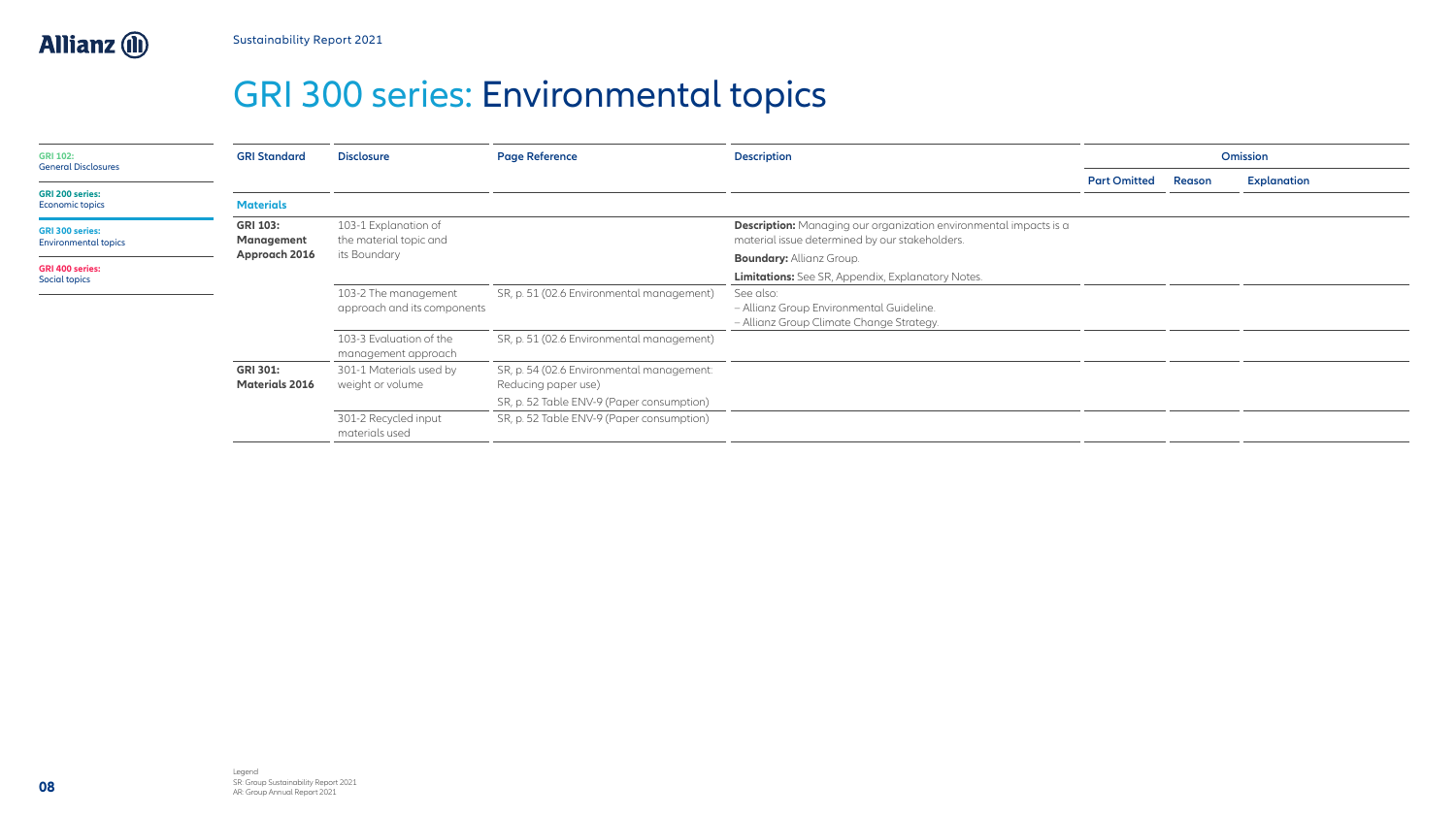| <b>GRI 102:</b><br><b>General Disclosures</b>         | <b>GRI Standard</b>            | <b>Disclosure</b>                                   | <b>Page Reference</b>                                                     | <b>Description</b>                                                                                                         |                                      |                            | Omission                                                                     |
|-------------------------------------------------------|--------------------------------|-----------------------------------------------------|---------------------------------------------------------------------------|----------------------------------------------------------------------------------------------------------------------------|--------------------------------------|----------------------------|------------------------------------------------------------------------------|
|                                                       |                                |                                                     |                                                                           |                                                                                                                            | <b>Part Omitted</b>                  | Reason                     | <b>Explanation</b>                                                           |
| <b>GRI 200 series:</b><br>Economic topics             | <b>Energy</b>                  |                                                     |                                                                           |                                                                                                                            |                                      |                            |                                                                              |
| <b>GRI 300 series:</b><br><b>Environmental topics</b> | <b>GRI 103:</b><br>Management  | 103-1 Explanation of<br>the material topic and      |                                                                           | <b>Description:</b> Managing our organization environmental impacts is a<br>material issue determined by our stakeholders. |                                      |                            |                                                                              |
|                                                       | Approach 2016                  | its Boundary                                        |                                                                           | <b>Boundary: Allianz Group.</b>                                                                                            |                                      |                            |                                                                              |
| <b>GRI 400 series:</b><br>Social topics               |                                |                                                     |                                                                           | Limitations: See SR, Appendix, Explanatory Notes.                                                                          |                                      |                            |                                                                              |
|                                                       |                                | 103-2 The management<br>approach and its components | SR, p. 51 (02.6 Environmental management)                                 | See also:<br>- Allianz Group Environmental Guideline.<br>- Allianz Group Climate Change Strategy                           |                                      |                            |                                                                              |
|                                                       |                                | 103-3 Evaluation of the<br>management approach      | SR, p. 51 (02.6 Environmental management)                                 |                                                                                                                            |                                      |                            |                                                                              |
|                                                       | <b>GRI 302:</b><br>Energy 2016 | 302-1 Energy consumption<br>within the organization | SR, p. 51 Table ENV-3 (Energy consumption)                                |                                                                                                                            | 302-1-c-iii<br>302-1-c-iv<br>302-1-d | Information<br>unavailable | The required information<br>cannot be reported due to<br>system limitations. |
|                                                       |                                | 302-3 Energy intensity                              | SR, p. 51 Table ENV-3 (Energy consumption)                                |                                                                                                                            | $302 - 3 - c$<br>302-3-d             | Information<br>unavailable | The required information<br>cannot be reported due to<br>system limitations. |
|                                                       |                                | 302-4 Reduction of<br>energy consumption            | SR, p. 53 (02.6 Environmental management:<br>Reducing energy consumption) |                                                                                                                            |                                      |                            |                                                                              |
|                                                       |                                |                                                     | SR, p. 51 Table ENV-3 (Energy consumption)                                |                                                                                                                            |                                      |                            |                                                                              |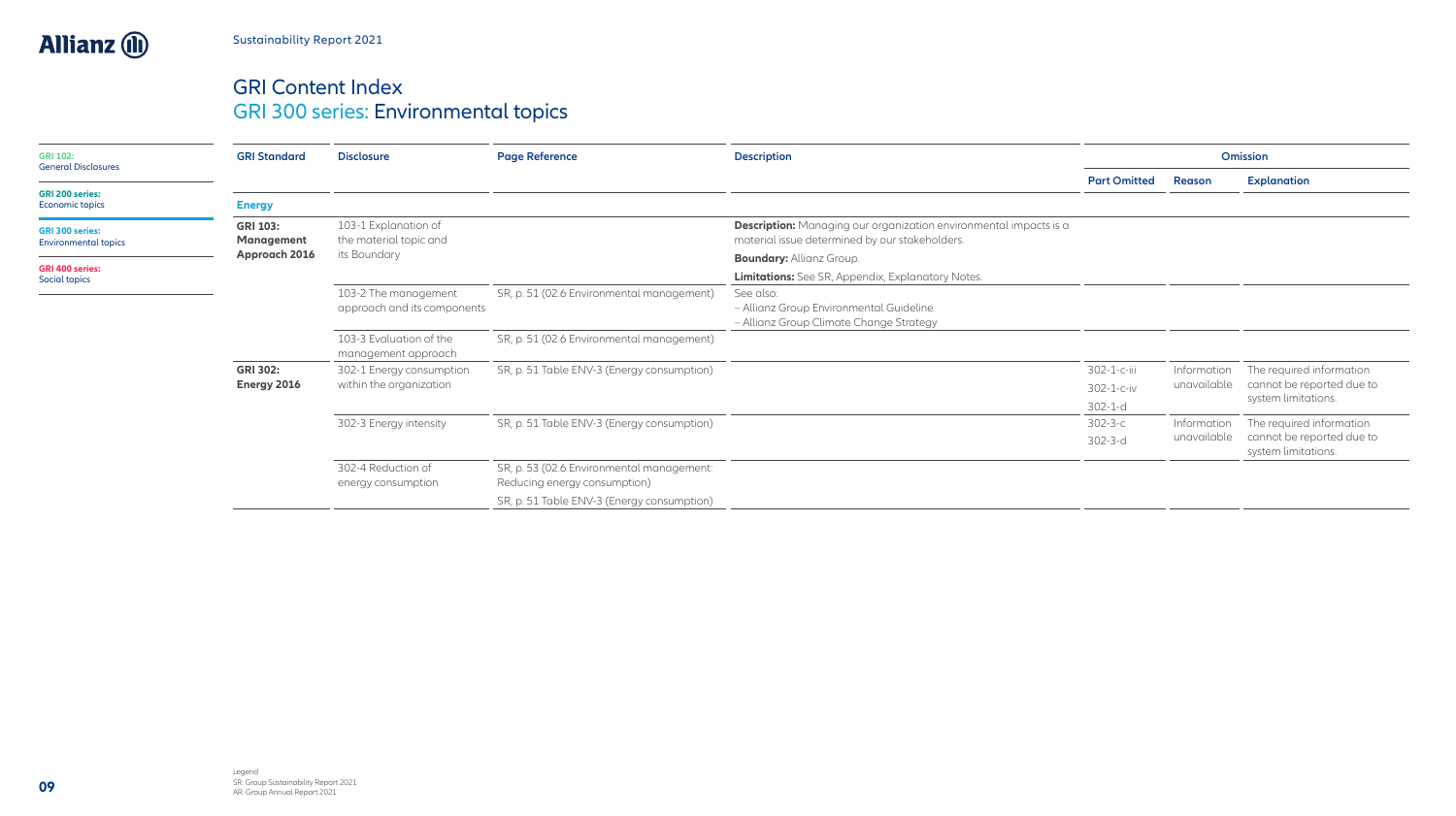| <b>GRI 102:</b><br><b>General Disclosures</b>         | <b>GRI Standard</b>                 | <b>Disclosure</b>                                      | <b>Page Reference</b>                                                  | <b>Description</b>                                                                                                         |                     |                            | Omission                                                                                                               |
|-------------------------------------------------------|-------------------------------------|--------------------------------------------------------|------------------------------------------------------------------------|----------------------------------------------------------------------------------------------------------------------------|---------------------|----------------------------|------------------------------------------------------------------------------------------------------------------------|
|                                                       |                                     |                                                        |                                                                        |                                                                                                                            | <b>Part Omitted</b> | Reason                     | <b>Explanation</b>                                                                                                     |
| <b>GRI 200 series:</b><br><b>Economic topics</b>      | <b>Water</b>                        |                                                        |                                                                        |                                                                                                                            |                     |                            |                                                                                                                        |
| <b>GRI 300 series:</b><br><b>Environmental topics</b> | <b>GRI 103:</b><br>Management       | 103-1 Explanation of<br>the material topic and         |                                                                        | <b>Description:</b> Managing our organization environmental impacts is a<br>material issue determined by our stakeholders. |                     |                            |                                                                                                                        |
|                                                       | Approach 2016                       | its Boundary                                           |                                                                        | <b>Boundary: Allianz Group.</b>                                                                                            |                     |                            |                                                                                                                        |
| <b>GRI 400 series:</b><br>Social topics               |                                     |                                                        |                                                                        | Limitations: See SR, Appendix, Explanatory Notes.                                                                          |                     |                            |                                                                                                                        |
|                                                       |                                     | 103-2 The management<br>approach and its components    | SR, p. 51 (02.6 Environmental management)                              | See also:<br>- Allianz Group Environmental Guideline<br>- Allianz Group Climate Change Strategy                            |                     |                            |                                                                                                                        |
|                                                       |                                     | 103-3 Evaluation of the<br>management approach         | SR, p. 51 (02.6 Environmental management)                              |                                                                                                                            |                     |                            |                                                                                                                        |
|                                                       | <b>GRI 303:</b><br><b>Water and</b> | 303-1 Interactions with water<br>as a shared resource  | SR, p. 54 (02.6 Environmental management:<br>Reducing water use)       | Allianz is a service company, thus our main water use is related to our<br>operations (sanitary use, kitchens, etc.).      |                     |                            |                                                                                                                        |
|                                                       | <b>Effluents 2018</b>               |                                                        | SR, p. 52 Table ENV-7 (Water consumption)                              |                                                                                                                            |                     |                            |                                                                                                                        |
|                                                       |                                     | 303-2 Management of water<br>discharge-related impacts |                                                                        | Local entities manage their water related discharge in line with local<br>environmental requirements.                      | $303 - 2$           | Information<br>unavailable | Information not yet collected at<br>Group-level.                                                                       |
|                                                       |                                     | 303-5 Water consumption                                | SR, p. 52 Table ENV-7 (Water consumption),<br><b>Explanatory Notes</b> |                                                                                                                            | $303 - 5 - c$       | Not<br>applicable          | Water consumption from<br>water stressed regions is not a<br>material topic at Allianz as a<br>service sector company. |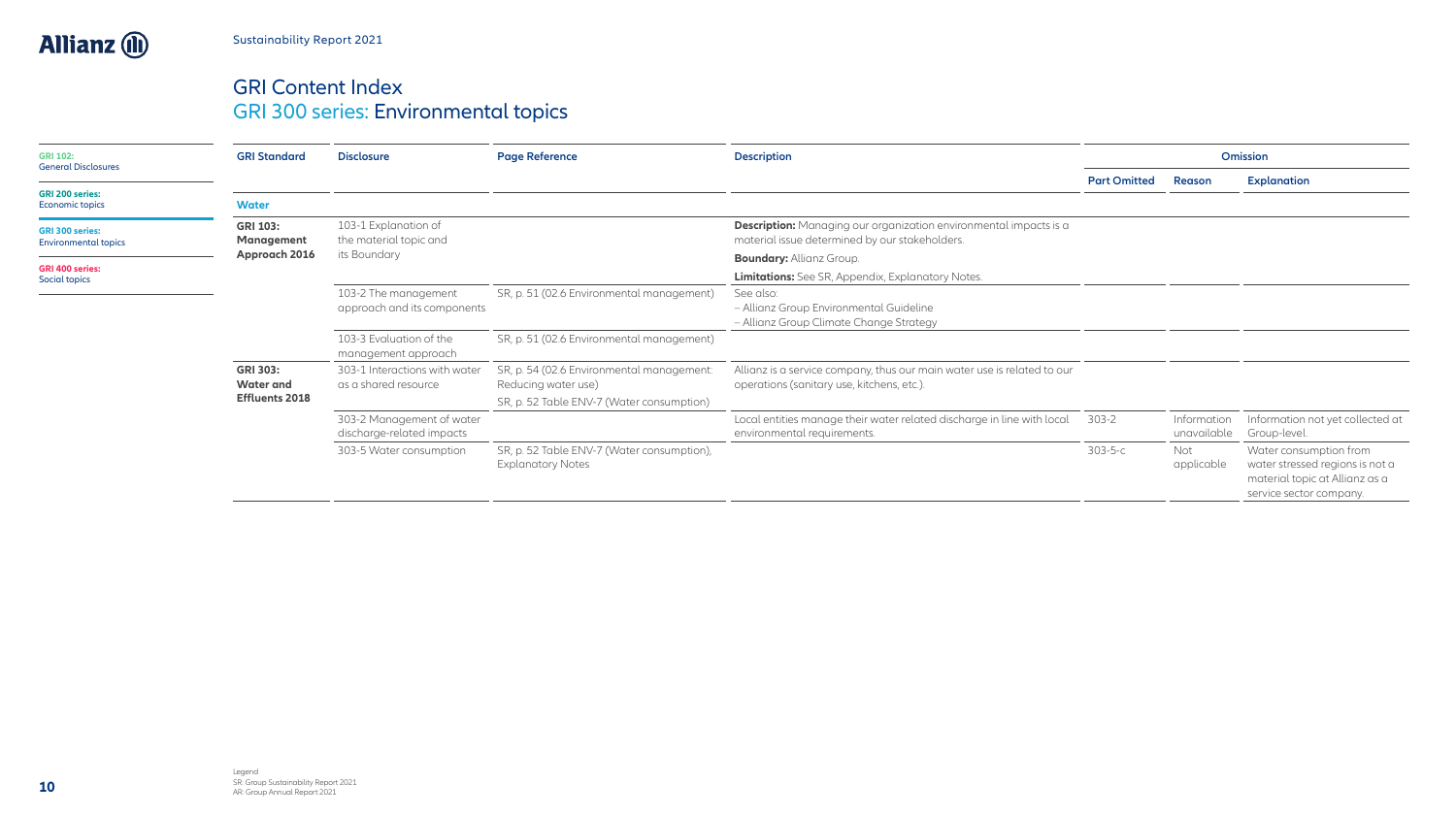| <b>GRI 102:</b><br><b>General Disclosures</b>         | <b>GRI Standard</b>                      | <b>Disclosure</b>                                   | <b>Page Reference</b>                                                          | <b>Description</b>                                                                                                         |                     |        | Omission           |
|-------------------------------------------------------|------------------------------------------|-----------------------------------------------------|--------------------------------------------------------------------------------|----------------------------------------------------------------------------------------------------------------------------|---------------------|--------|--------------------|
|                                                       |                                          |                                                     |                                                                                |                                                                                                                            | <b>Part Omitted</b> | Reason | <b>Explanation</b> |
| <b>GRI 200 series:</b><br><b>Economic topics</b>      | <b>Emissions</b>                         |                                                     |                                                                                |                                                                                                                            |                     |        |                    |
| <b>GRI 300 series:</b><br><b>Environmental topics</b> | <b>GRI 103:</b><br>Management            | 103-1 Explanation of<br>the material topic and      |                                                                                | <b>Description:</b> Managing our organization environmental impacts is a<br>material issue determined by our stakeholders. |                     |        |                    |
| <b>GRI 400 series:</b>                                | Approach 2016                            | its Boundary                                        |                                                                                | <b>Boundary: Allianz Group.</b>                                                                                            |                     |        |                    |
| Social topics                                         |                                          |                                                     |                                                                                | <b>Limitations:</b> See SR, Appendix, Explanatory Notes.                                                                   |                     |        |                    |
|                                                       |                                          | 103-2 The management<br>approach and its components | AR, p. 59 (Environmental matters)<br>SR, p. 51 (02.6 Environmental management) | See also:<br>- Allianz Group Environmental Guideline.<br>- Allianz Group Climate Change Strategy.                          |                     |        |                    |
|                                                       |                                          | 103-3 Evaluation of the<br>management approach      | AR, p. 59 (Environmental matters)<br>SR, p. 51 (02.6)                          |                                                                                                                            |                     |        |                    |
|                                                       |                                          |                                                     | Environmental management)                                                      |                                                                                                                            |                     |        |                    |
|                                                       | <b>GRI 305:</b><br><b>Emissions 2016</b> | 305-1 Direct (Scope 1)<br><b>GHG</b> emissions      | SR, p. 51 Table ENV-2 (Greenhouse<br>gas emissions)                            |                                                                                                                            |                     |        |                    |
|                                                       |                                          | 305-2 Energy indirect (Scope<br>2) GHG emissions    | SR, p. 51 Table ENV-2 (Greenhouse<br>gas emissions)                            |                                                                                                                            |                     |        |                    |
|                                                       |                                          | 305-3 Other indirect<br>(Scope 3) GHG emissions     | SR, p. 51 Table ENV-2 (Greenhouse<br>gas emissions)                            |                                                                                                                            |                     |        |                    |
|                                                       |                                          | 305-4 GHG emissions intensity                       | SR, p. 51 Table ENV-2 (Greenhouse<br>gas emissions)                            |                                                                                                                            |                     |        |                    |
|                                                       |                                          | 305-5 Reduction of<br><b>GHG</b> emissions          | SR, p. 53 (02.6 Environmental management:<br>GHG emissions)                    |                                                                                                                            |                     |        |                    |
|                                                       |                                          |                                                     | SR, p. 51 Table ENV-2 (Greenhouse<br>gas emissions)                            |                                                                                                                            |                     |        |                    |
|                                                       |                                          |                                                     |                                                                                |                                                                                                                            |                     |        |                    |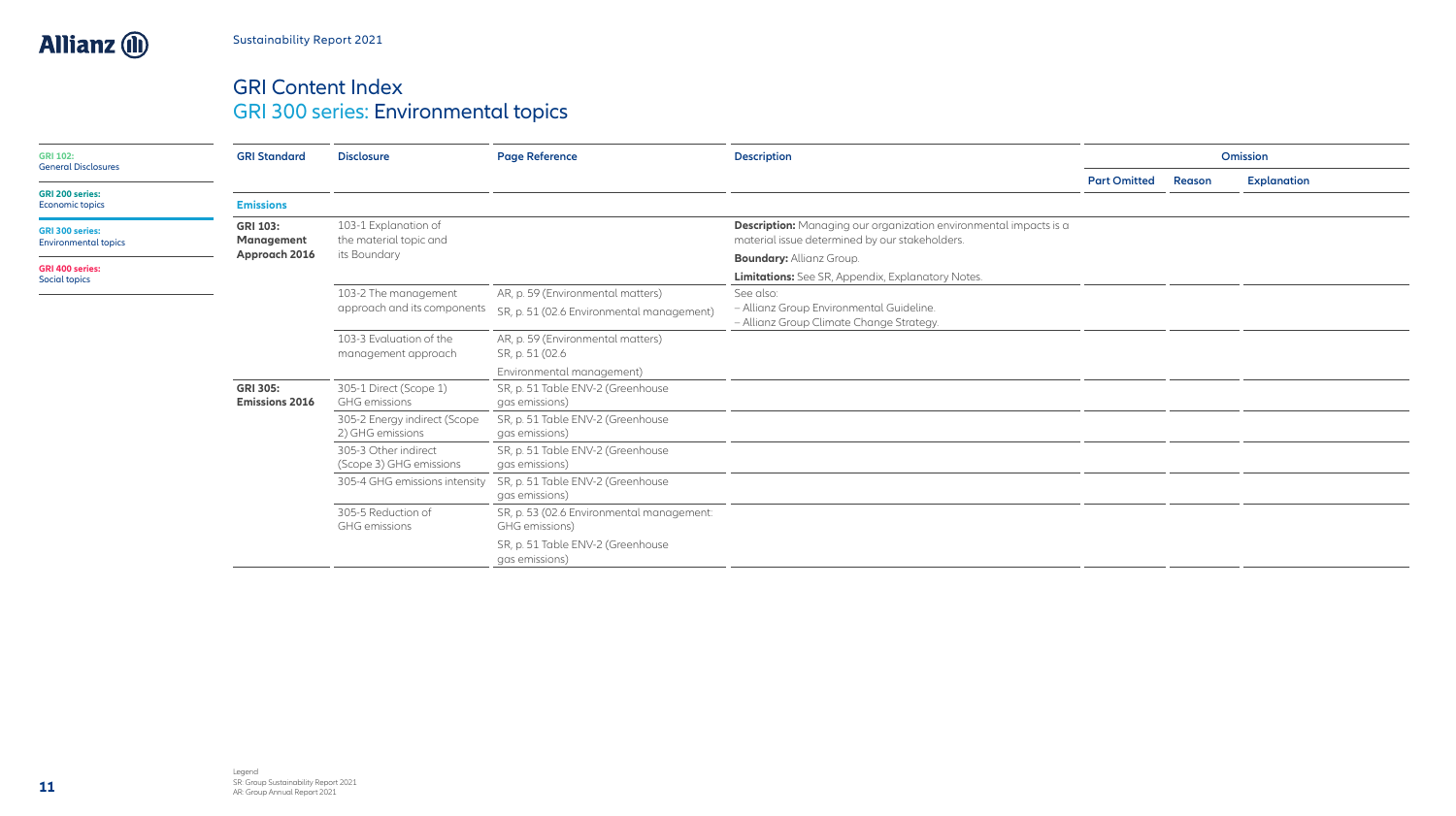| <b>GRI 102:</b><br><b>General Disclosures</b>         | <b>GRI Standard</b>                                          | <b>Disclosure</b>                                                   | <b>Page Reference</b>                                            | <b>Description</b>                                                                                                         |                                        |                   | <b>Omission</b>                                                                                                   |
|-------------------------------------------------------|--------------------------------------------------------------|---------------------------------------------------------------------|------------------------------------------------------------------|----------------------------------------------------------------------------------------------------------------------------|----------------------------------------|-------------------|-------------------------------------------------------------------------------------------------------------------|
|                                                       |                                                              |                                                                     |                                                                  |                                                                                                                            | <b>Part Omitted</b>                    | Reason            | <b>Explanation</b>                                                                                                |
| <b>GRI 200 series:</b><br>Economic topics             | <b>Effluents and Waste</b>                                   |                                                                     |                                                                  |                                                                                                                            |                                        |                   |                                                                                                                   |
| <b>GRI 300 series:</b><br><b>Environmental topics</b> | <b>GRI 103:</b><br>Management                                | 103-1 Explanation of<br>the material topic and                      |                                                                  | <b>Description:</b> Managing our organization environmental impacts is a<br>material issue determined by our stakeholders. |                                        |                   |                                                                                                                   |
|                                                       | Approach 2016                                                | its Boundary                                                        |                                                                  | <b>Boundary: Allianz Group.</b>                                                                                            |                                        |                   |                                                                                                                   |
| <b>GRI 400 series:</b><br>Social topics               |                                                              |                                                                     |                                                                  | Limitations: See SR, Appendix, Explanatory Notes.                                                                          |                                        |                   |                                                                                                                   |
|                                                       |                                                              | 103-2 The management<br>approach and its components                 | SR, p. 55 (02.6 Environmental management:<br>Driving Down Waste) | See also:<br>- Allianz Group Environmental Guideline.<br>- Allianz Group Climate Change Strategy.                          |                                        |                   |                                                                                                                   |
|                                                       |                                                              | 103-3 Evaluation of the<br>management approach                      | SR, p. 55 (02.6 Environmental management:<br>Driving down waste) |                                                                                                                            |                                        |                   |                                                                                                                   |
|                                                       | <b>GRI 306:</b><br><b>Effluents and</b><br><b>Waste 2020</b> | 306-1 Waste generation<br>and significant waste-<br>related impacts | SR, p. 55 (02.6 Environmental management:<br>Driving down waste) |                                                                                                                            |                                        |                   |                                                                                                                   |
|                                                       |                                                              | 306-2 Management<br>of significant waste-<br>related impacts        | SR, p. 55 (02.6 Environmental management:<br>Driving down waste) |                                                                                                                            |                                        |                   |                                                                                                                   |
|                                                       |                                                              | 306-3 Waste generated                                               | SR, p. 52 Table ENV-8 (Waste)                                    | Note to table ENV-8: Hazardous waste is included in the category<br>special waste.                                         | 306-3-a<br>breakdown by<br>composition | Not<br>applicable | At Allianz our office-based<br>operations mostly generate<br>household-type waste as a<br>service sector company. |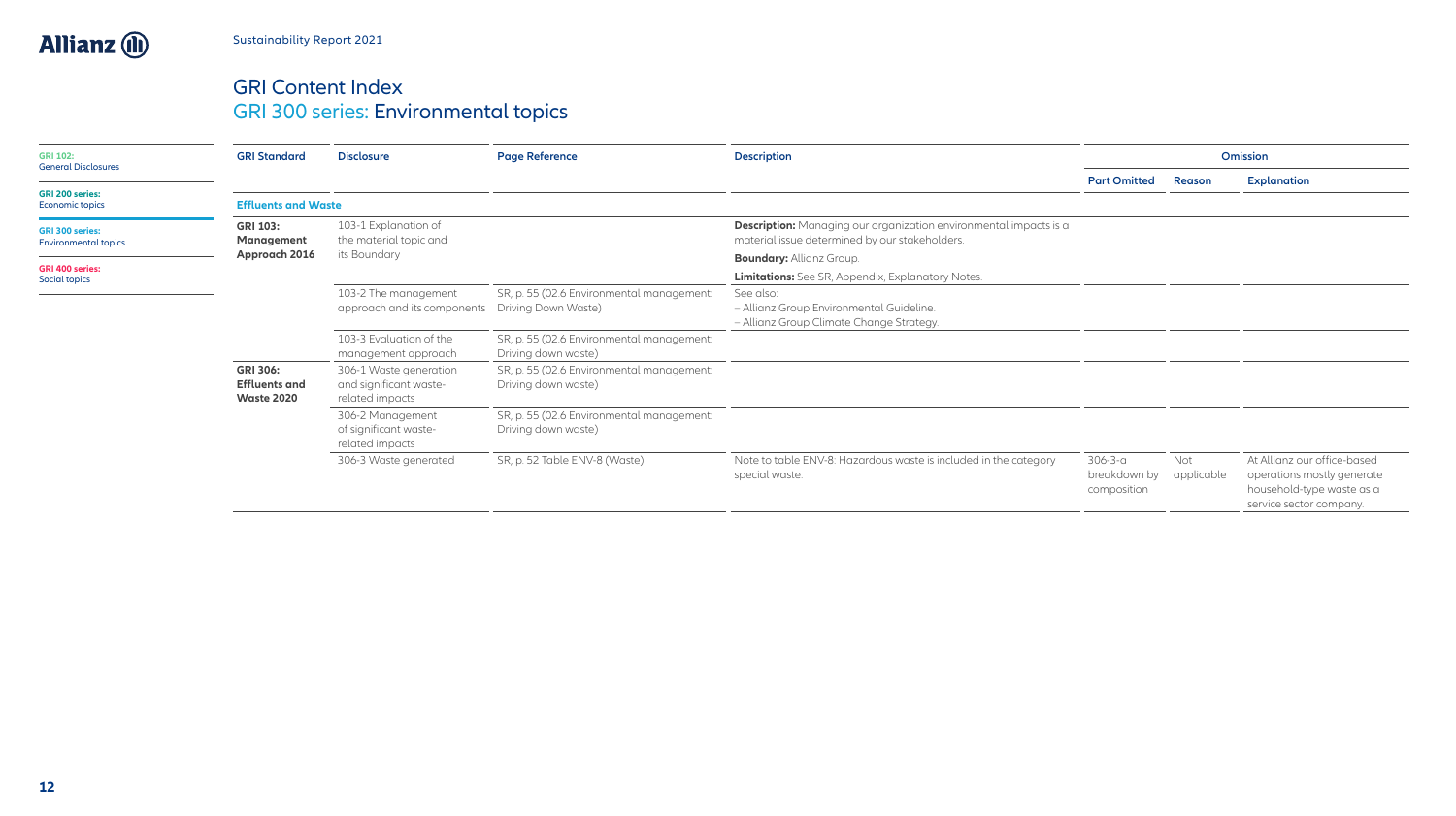<span id="page-13-0"></span>

# GRI 400 series: Social topics

| <b>GRI 102:</b><br><b>General Disclosures</b>         | <b>GRI Standard</b>                                             | <b>Disclosure</b>                                                                        | <b>Page Reference</b>                                           | <b>Description</b>                                                                                                                                                                                      |                     |                            | Omission                                                                                       |
|-------------------------------------------------------|-----------------------------------------------------------------|------------------------------------------------------------------------------------------|-----------------------------------------------------------------|---------------------------------------------------------------------------------------------------------------------------------------------------------------------------------------------------------|---------------------|----------------------------|------------------------------------------------------------------------------------------------|
|                                                       |                                                                 |                                                                                          |                                                                 |                                                                                                                                                                                                         | <b>Part Omitted</b> | Reason                     | <b>Explanation</b>                                                                             |
| <b>GRI 200 series:</b><br><b>Economic topics</b>      | <b>Employment</b>                                               |                                                                                          |                                                                 |                                                                                                                                                                                                         |                     |                            |                                                                                                |
| <b>GRI 300 series:</b><br><b>Environmental topics</b> | <b>GRI 103:</b><br>Management<br>Approach 2016                  | 103-1 Explanation of<br>the material topic and<br>its Boundary                           |                                                                 | <b>Description:</b> Generating jobs and hiring qualified employees,<br>having fair employment mechanisms and having processes for<br>strategic talent attraction and retention are material concerns of |                     |                            |                                                                                                |
| <b>GRI 400 series:</b><br>Social topics               |                                                                 |                                                                                          |                                                                 | stakeholders regarding our people management at Allianz Group.                                                                                                                                          |                     |                            |                                                                                                |
|                                                       |                                                                 |                                                                                          |                                                                 | <b>Boundary: Allianz Group, Employees.</b>                                                                                                                                                              |                     |                            |                                                                                                |
|                                                       |                                                                 |                                                                                          |                                                                 | <b>Limitations: None.</b>                                                                                                                                                                               |                     |                            |                                                                                                |
|                                                       |                                                                 | 103-2 The management                                                                     | AR, p. 69 (Employee matters)                                    |                                                                                                                                                                                                         |                     |                            |                                                                                                |
|                                                       |                                                                 | approach and its components                                                              | SR, p. 37 (02.4 Human resources)                                |                                                                                                                                                                                                         |                     |                            |                                                                                                |
|                                                       |                                                                 | 103-3 Evaluation of the<br>management approach                                           | AR, p. 69 (Employee matters)                                    |                                                                                                                                                                                                         |                     |                            |                                                                                                |
|                                                       | <b>GRI 401:</b>                                                 | 401-1 New employee hires                                                                 | SR, p. 39 Table HR-6 (Employee recruitment)                     |                                                                                                                                                                                                         | $401 - 1 - a$       | Information                | Information on new employee                                                                    |
|                                                       | Employment<br>2016                                              | and employee turnover                                                                    | SR, p. 38 Table HR-5 (Employee turnover)                        |                                                                                                                                                                                                         | $401 - 1 - b$       | unavailable                | hires and employee turnover by<br>age cateory cannot be reported<br>due to system limitations. |
|                                                       | <b>Training and Education</b>                                   |                                                                                          |                                                                 |                                                                                                                                                                                                         |                     |                            |                                                                                                |
|                                                       | <b>GRI 103:</b><br>Management<br>Approach 2016                  | 103-1 Explanation of<br>the material topic and<br>its Boundary                           |                                                                 | <b>Description:</b> Providing training and education opportunities to our<br>employees is a material topic. It ensures that they have the skills<br>needed for the future.                              |                     |                            |                                                                                                |
|                                                       |                                                                 |                                                                                          |                                                                 | <b>Boundary: Allianz Group, Employees</b>                                                                                                                                                               |                     |                            |                                                                                                |
|                                                       |                                                                 |                                                                                          |                                                                 | <b>Limitations: None.</b>                                                                                                                                                                               |                     |                            |                                                                                                |
|                                                       |                                                                 | 103-2 The management<br>approach and its components our people)                          | SR, p. 44 (02.4.2 Training and developing                       |                                                                                                                                                                                                         |                     |                            |                                                                                                |
|                                                       |                                                                 |                                                                                          | SR, p. 45 (02.4.3 Engaging our employees:<br>Attracting talent) |                                                                                                                                                                                                         |                     |                            |                                                                                                |
|                                                       |                                                                 | 103-3 Evaluation of the<br>management approach                                           | SR, p. 44 (02.4.2 Training and developing<br>our people)        |                                                                                                                                                                                                         |                     |                            |                                                                                                |
|                                                       | <b>GRI 401:</b><br><b>Training and</b><br><b>Education 2016</b> | 404-1 Average hours<br>of training per year<br>per employee                              | SR, p. 40 Table HR-11 (Employee training)                       |                                                                                                                                                                                                         | $404 - 1 - a - i$   | Information<br>unavailable | Information on training hours<br>by gender cannot be reported<br>due to system limitations.    |
|                                                       |                                                                 | 404-2 Programs for<br>upgrading employee<br>skills and transition<br>assistance programs | SR, p. 44 (02.4.2 Training and developing<br>our people)        |                                                                                                                                                                                                         |                     |                            |                                                                                                |
|                                                       |                                                                 |                                                                                          |                                                                 |                                                                                                                                                                                                         |                     |                            |                                                                                                |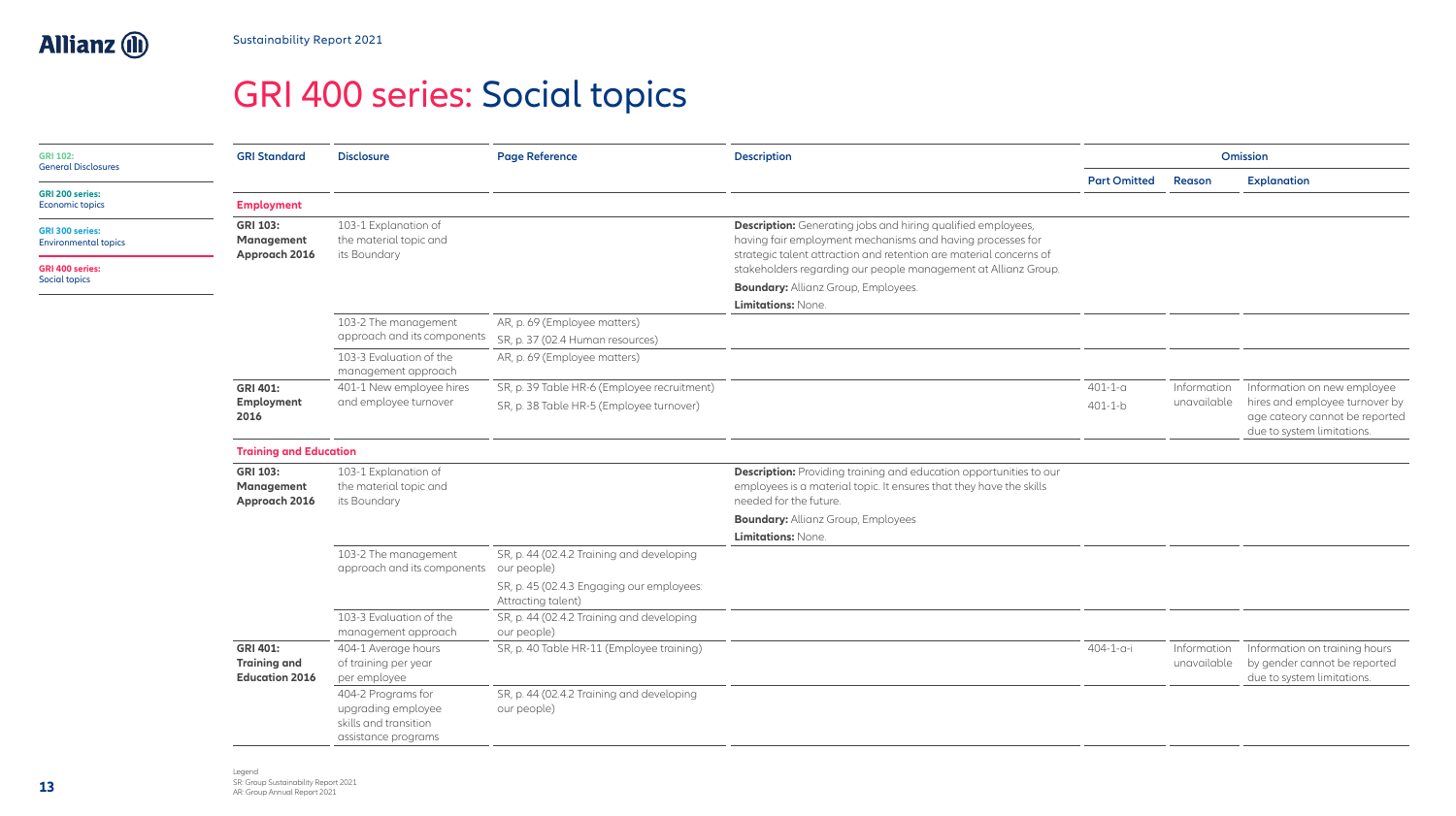| <b>GRI 102:</b><br><b>General Disclosures</b><br><b>GRI 200 series:</b><br><b>Economic topics</b> | <b>GRI Standard</b>                            | <b>Disclosure</b>                                              | <b>Page Reference</b>                                                                           | <b>Description</b>                                                                                                                                                                  | Omission            |        |                    |
|---------------------------------------------------------------------------------------------------|------------------------------------------------|----------------------------------------------------------------|-------------------------------------------------------------------------------------------------|-------------------------------------------------------------------------------------------------------------------------------------------------------------------------------------|---------------------|--------|--------------------|
|                                                                                                   |                                                |                                                                |                                                                                                 |                                                                                                                                                                                     | <b>Part Omitted</b> | Reason | <b>Explanation</b> |
|                                                                                                   | <b>Diversity and Equal Opportunity</b>         |                                                                |                                                                                                 |                                                                                                                                                                                     |                     |        |                    |
| <b>GRI 300 series:</b><br><b>Environmental topics</b>                                             | <b>GRI 103:</b><br>Management<br>Approach 2016 | 103-1 Explanation of<br>the material topic and<br>its Boundary |                                                                                                 | <b>Description:</b> Fostering diversity and equal opportunities and<br>supporting inclusive leadership and corporate culture are topics<br>considered material to our stakeholders. |                     |        |                    |
| <b>GRI 400 series:</b><br>Social topics                                                           |                                                |                                                                |                                                                                                 | <b>Boundary:</b> Allianz Group, Employees.                                                                                                                                          |                     |        |                    |
|                                                                                                   |                                                |                                                                |                                                                                                 | <b>Limitations: None.</b>                                                                                                                                                           |                     |        |                    |
|                                                                                                   |                                                | 103-2 The management<br>approach and its components            | AR, p. 21 (Objectives of the Supervisory Board<br>regarding its composition; diversity concept) |                                                                                                                                                                                     |                     |        |                    |
|                                                                                                   |                                                |                                                                | AR, p. 18 (Diversity concept for the Board of<br>the Management and succession planning)        |                                                                                                                                                                                     |                     |        |                    |
|                                                                                                   |                                                |                                                                | AR, p. 64 (Social matters)                                                                      |                                                                                                                                                                                     |                     |        |                    |
|                                                                                                   |                                                |                                                                | SR, p. 42 (02.4.1 Diversity & Inclusion (D&I))                                                  |                                                                                                                                                                                     |                     |        |                    |
|                                                                                                   |                                                | 103-3 Evaluation of the<br>management approach                 | SR, p. 42 (02.4.1 Diversity & Inclusion (D&I))                                                  |                                                                                                                                                                                     |                     |        |                    |
|                                                                                                   | <b>GRI 405:</b>                                | 405-1 Diversity of governance                                  | SR p. 42 (02.4.1 Diversity & Inclusion (D&I))                                                   |                                                                                                                                                                                     |                     |        |                    |
|                                                                                                   | <b>Diversity</b>                               | bodies and employees                                           | SR, p. 38 Table HR-4 (Age structure)                                                            |                                                                                                                                                                                     |                     |        |                    |
|                                                                                                   | and Equal<br><b>Opportunity 2016</b>           |                                                                | SR, p. 39 Table HR-7 (Diversity)                                                                |                                                                                                                                                                                     |                     |        |                    |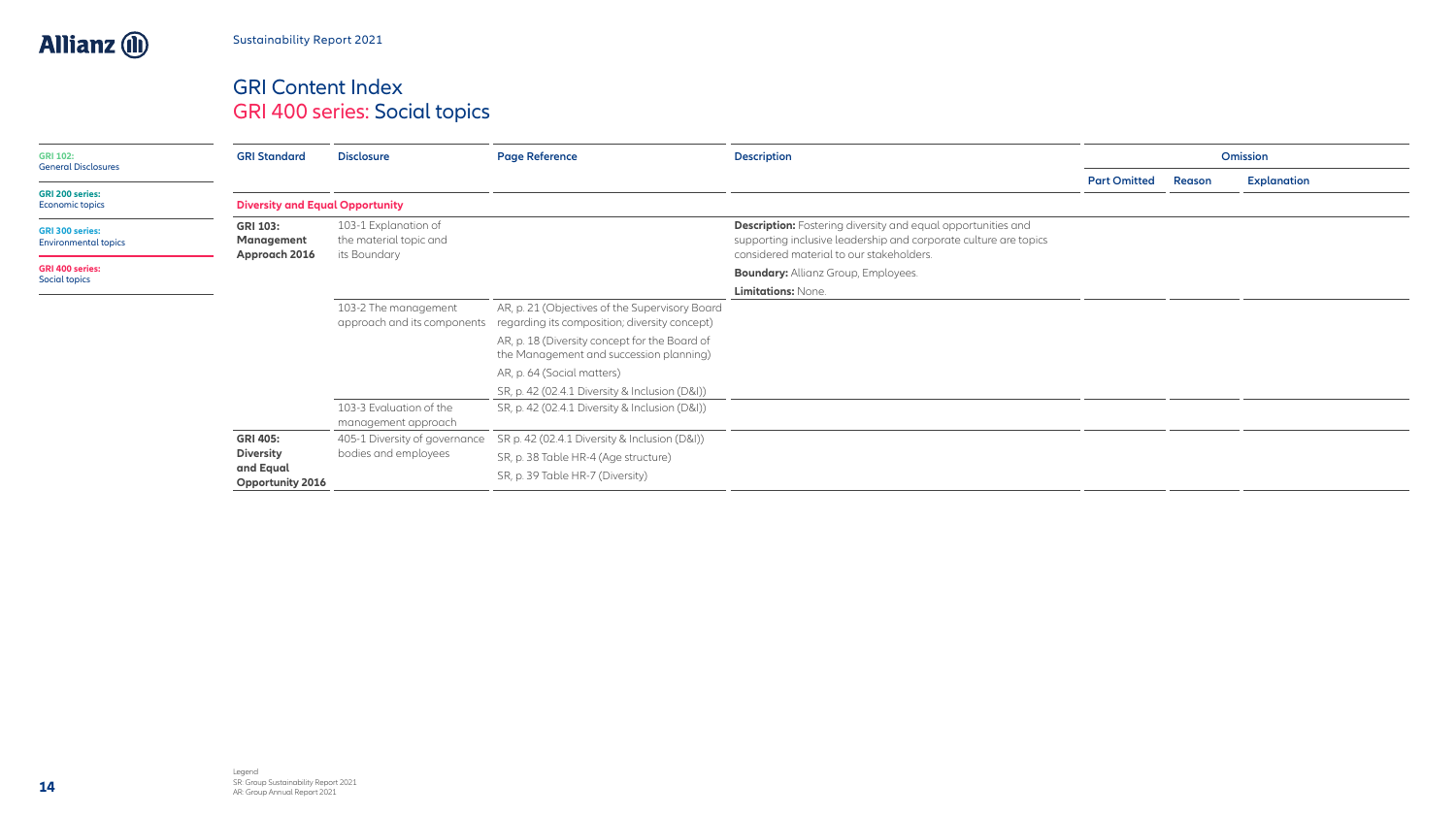| <b>GRI 102:</b><br><b>General Disclosures</b><br><b>GRI 200 series:</b><br><b>Economic topics</b> | <b>GRI Standard</b>                                              | <b>Disclosure</b>                                                                                                                            | <b>Page Reference</b>                                                                                       | <b>Description</b>                                                                                                                                                                              | Omission            |        |                    |
|---------------------------------------------------------------------------------------------------|------------------------------------------------------------------|----------------------------------------------------------------------------------------------------------------------------------------------|-------------------------------------------------------------------------------------------------------------|-------------------------------------------------------------------------------------------------------------------------------------------------------------------------------------------------|---------------------|--------|--------------------|
|                                                                                                   |                                                                  |                                                                                                                                              |                                                                                                             |                                                                                                                                                                                                 | <b>Part Omitted</b> | Reason | <b>Explanation</b> |
|                                                                                                   | <b>Human Rights Assessment</b>                                   |                                                                                                                                              |                                                                                                             |                                                                                                                                                                                                 |                     |        |                    |
| <b>GRI 300 series:</b><br><b>Environmental topics</b>                                             | <b>GRI 103:</b><br>Management<br>Approach 2016                   | 103-1 Explanation of<br>the material topic and<br>its Boundary                                                                               |                                                                                                             | <b>Description:</b> As part of our approach to integrating ESG criteria in<br>insurance, investment and procurement decisions, we also consider<br>human rights as an important material topic. |                     |        |                    |
| <b>GRI 400 series:</b>                                                                            |                                                                  |                                                                                                                                              |                                                                                                             | <b>Boundary:</b> Allianz Group, Customers, Suppliers.                                                                                                                                           |                     |        |                    |
| Social topics                                                                                     |                                                                  |                                                                                                                                              |                                                                                                             | <b>Limitations: None.</b>                                                                                                                                                                       |                     |        |                    |
|                                                                                                   |                                                                  | 103-2 The management<br>approach and its components                                                                                          | AR, p. 68 (Human rights matters)<br>SR, p. 108 (05.6 Our commitment to<br>human rights)                     |                                                                                                                                                                                                 |                     |        |                    |
|                                                                                                   |                                                                  |                                                                                                                                              | SR, p. 11 (01.6 Our sustainability<br>integration approach)<br>SR, p. 16 (02.1 Sustainability in insurance) |                                                                                                                                                                                                 |                     |        |                    |
|                                                                                                   |                                                                  |                                                                                                                                              | SR, p. 24 (02.2 Sustainability in<br>proprietyary investments)                                              |                                                                                                                                                                                                 |                     |        |                    |
|                                                                                                   |                                                                  |                                                                                                                                              | SR, p. 62 (03.4 Compliance)                                                                                 |                                                                                                                                                                                                 |                     |        |                    |
|                                                                                                   |                                                                  |                                                                                                                                              | SR, p. 65 (03.6 Sustainable procurement)                                                                    |                                                                                                                                                                                                 |                     |        |                    |
|                                                                                                   |                                                                  | 103-3 Evaluation of the                                                                                                                      | AR, p. 68 (Human rights matters                                                                             |                                                                                                                                                                                                 |                     |        |                    |
|                                                                                                   |                                                                  | management approach                                                                                                                          | SR, p. 108 (05.6 Our commitment to<br>human rights)                                                         |                                                                                                                                                                                                 |                     |        |                    |
|                                                                                                   | <b>GRI 412:</b><br><b>Human Rights</b><br><b>Assessment 2016</b> | 412-3 Significant investment<br>agreements and contracts<br>that include human rights<br>clauses or that underwent<br>human rights screening | SR, p. 16 Table ESG-3 (ESG referrals and<br>assessments: sensitive business areas)                          |                                                                                                                                                                                                 |                     |        |                    |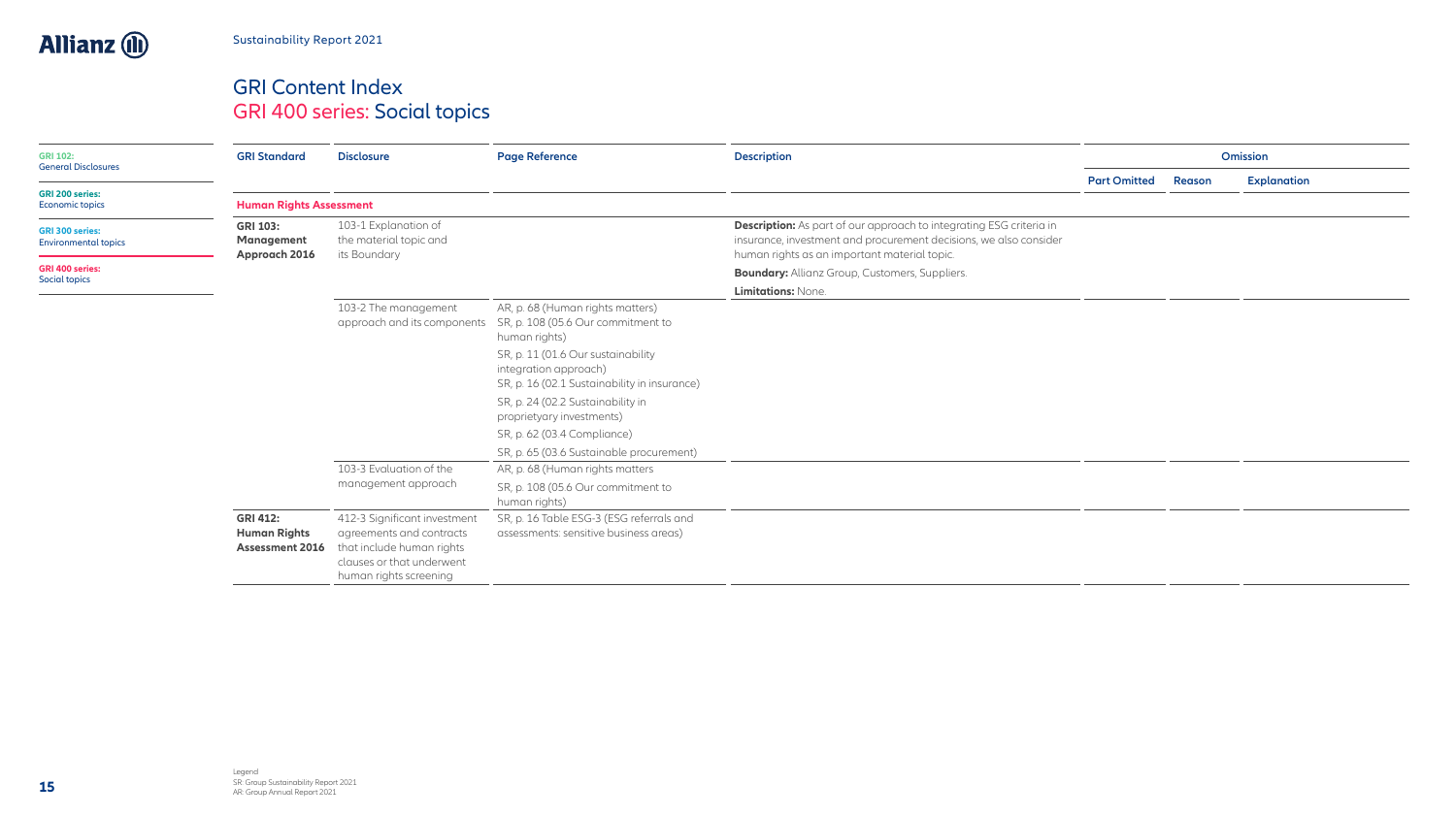

| <b>GRI Standard</b>                             | <b>Disclosure</b>                              | <b>Page Reference</b>                          | <b>Description</b>                                                                                                        | Omission            |        |                                                                                                                                                                                                                                                                                                                                |
|-------------------------------------------------|------------------------------------------------|------------------------------------------------|---------------------------------------------------------------------------------------------------------------------------|---------------------|--------|--------------------------------------------------------------------------------------------------------------------------------------------------------------------------------------------------------------------------------------------------------------------------------------------------------------------------------|
|                                                 |                                                |                                                |                                                                                                                           | <b>Part Omitted</b> | Reason | <b>Explanation</b>                                                                                                                                                                                                                                                                                                             |
| <b>Public Policy</b>                            |                                                |                                                |                                                                                                                           |                     |        |                                                                                                                                                                                                                                                                                                                                |
| <b>GRI 103:</b><br>Management                   | 103-1 Explanation of<br>the material topic and |                                                | <b>Description:</b> Taking positions publicly and influencing public opinion<br>is a material topic for our stakeholders. |                     |        |                                                                                                                                                                                                                                                                                                                                |
|                                                 |                                                |                                                | <b>Boundary:</b> Allianz Group, Governments/Regulators.                                                                   |                     |        |                                                                                                                                                                                                                                                                                                                                |
|                                                 |                                                |                                                | <b>Limitations: None.</b>                                                                                                 |                     |        |                                                                                                                                                                                                                                                                                                                                |
|                                                 | 103-2 The management                           | SR, p. 61 (03.3 Regulatory and public affairs) |                                                                                                                           |                     |        |                                                                                                                                                                                                                                                                                                                                |
|                                                 | 103-3 Evaluation of the<br>management approach | SR, p. 61 (03.3 Regulatory and public affairs) |                                                                                                                           |                     |        |                                                                                                                                                                                                                                                                                                                                |
| <b>GRI 415:</b><br><b>Public Policy</b><br>2016 | 415-1 Political contributions                  | SR, p. 61 (03.3 Regulatory and public affairs) |                                                                                                                           | 415-1               |        | German-based political<br>donation: €20,000 to CDU, CSU,<br>SPD, the Green Party and FDP,<br>respectively. Every party's youth<br>organization received a grant of<br>€10,000 to support their focus<br>on future social issues.<br>Information on political<br>donations by region (outside of<br>Germany) cannot be reported |
|                                                 | <b>Approach 2016</b>                           | its Boundary                                   | approach and its components                                                                                               |                     |        | Information<br>unavailable                                                                                                                                                                                                                                                                                                     |